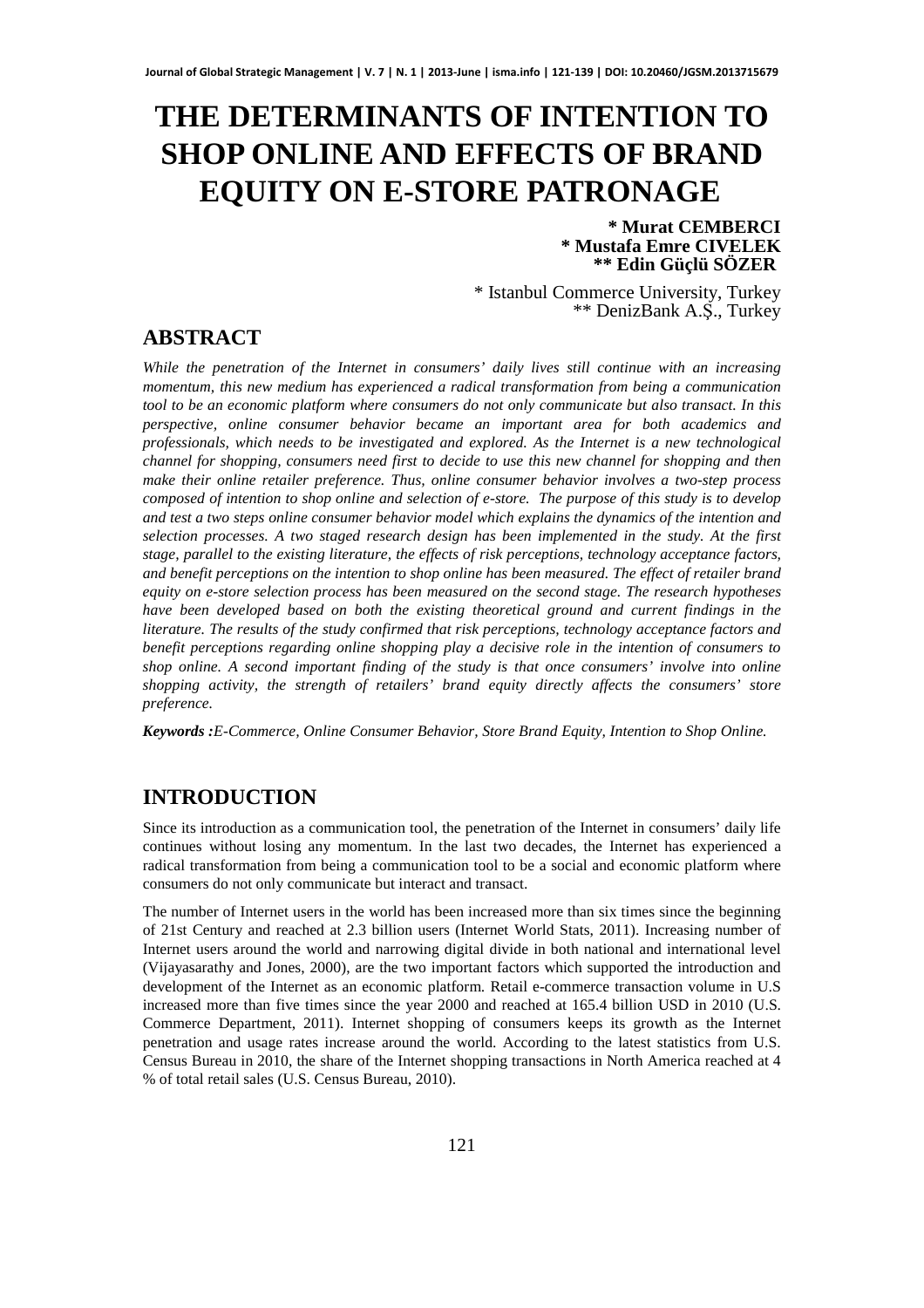Due to the current potential of e-commerce, online consumer behavior became an important area for both academics and professionals, which needs to be investigated and explored. As the Internet has been introduced as a new shopping channel, consumers need first to decide to use this new channel and then make their online retailer preference. In this perspective, we can state that online consumer behavior generally includes a two-step process which is composed of intention to shop online and selection of e-store.

This study targets to shed light into the understanding of online consumer behavior and consequently contribute to the existing literature by developing and testing a combined online consumer behavior model in a Turkish consumers' context. Specifically, the study makes two important contributions to the existing literature.

The first one is the development and testing a combined model which explores the dynamics of both the intention and selection processes at the same time. Current literature includes many studies which deal with each of the processes separately. A large number of studies in the current literature target to explain the relationship between the risks, benefits, technology usage related factors and the intention of consumer to shop online (Chang and Wu, 2012; Turan, 2012; Rishi, 2010). On the other hand, another group of studies deal with the identification of factors which affect the e-store preference of consumers (Jones and Kim, 2010; Jeong et. all, 2009; Koo et. all, 2008). In addition to the existing studies, this study targets to provide a complete understanding of the whole process and consequently fills the gap in the current literature by presenting a unified two staged online consumer behavior model.

Secondly, current literature does not include sufficient number of studies which explore the dynamics of online consumer behavior in developing countries like Turkey (Turan, 2012). Thus, this study contributes also to the development of the literature in a developing country context by conducting the research in Turkey.

### Growing Internet penetration and e-commerce volume in Turkey

The development of the Internet penetration and growth in e-commerce transactions show similar trends also in Turkey. According to the latest statistics in 2011, total number of users in Turkey reached at 35 million (BTK, 2011) and household Internet penetration rate increased to around 45 % which can be reported as one of the highest among European countries (TUIK, 2011). The penetration rate among younger age groups (25-34), which are expected to use the Internet as a shopping channel more frequently, reached at 55 %. Parallel to the growth in Internet users, the total e-commerce volume of Turkish consumers' also showed significant increase in recent years and reached approximately at 12 Billion \$ (BKM, 2011).

# Need for deeper analysis of the two-steps online consumer behavior

Starting from the full part of the glass, the current penetration statistics as well as retail e-commerce volume, both in the World and in Turkey, show that the Internet has already been qualified as an important platform for economic transactions. According to the latest forecast published by Forrester Research, the volume of retail e-commerce is expected to reach at 327 billion USD in 2016 and will constitute around 9 % of total retail sales in North America (Website Magazine, 2012). The expected figures show that the Internet as a standalone retail channel will keep increasing its share on the overall sales and will challenge the dominance of brick-and-mortar stores in several product categories.

Despite the potential of the Internet as a standalone sales channel in retail segment, the statistics show that there is a large gap between the number of the Internet users and with those using Internet as a shopping channel. Large numbers of consumers and Internet users have drawbacks and hesitations to use this new channel for their purchases (Passyn et. all, 2011). Many researchers argue that the growth performance in online shopping volume is still below the initial expectations (Hannah and Lybecker, 2010; Anckar and D'Incau, 2002; Prabhaker, 2000; Szymanski and Hise, 2000).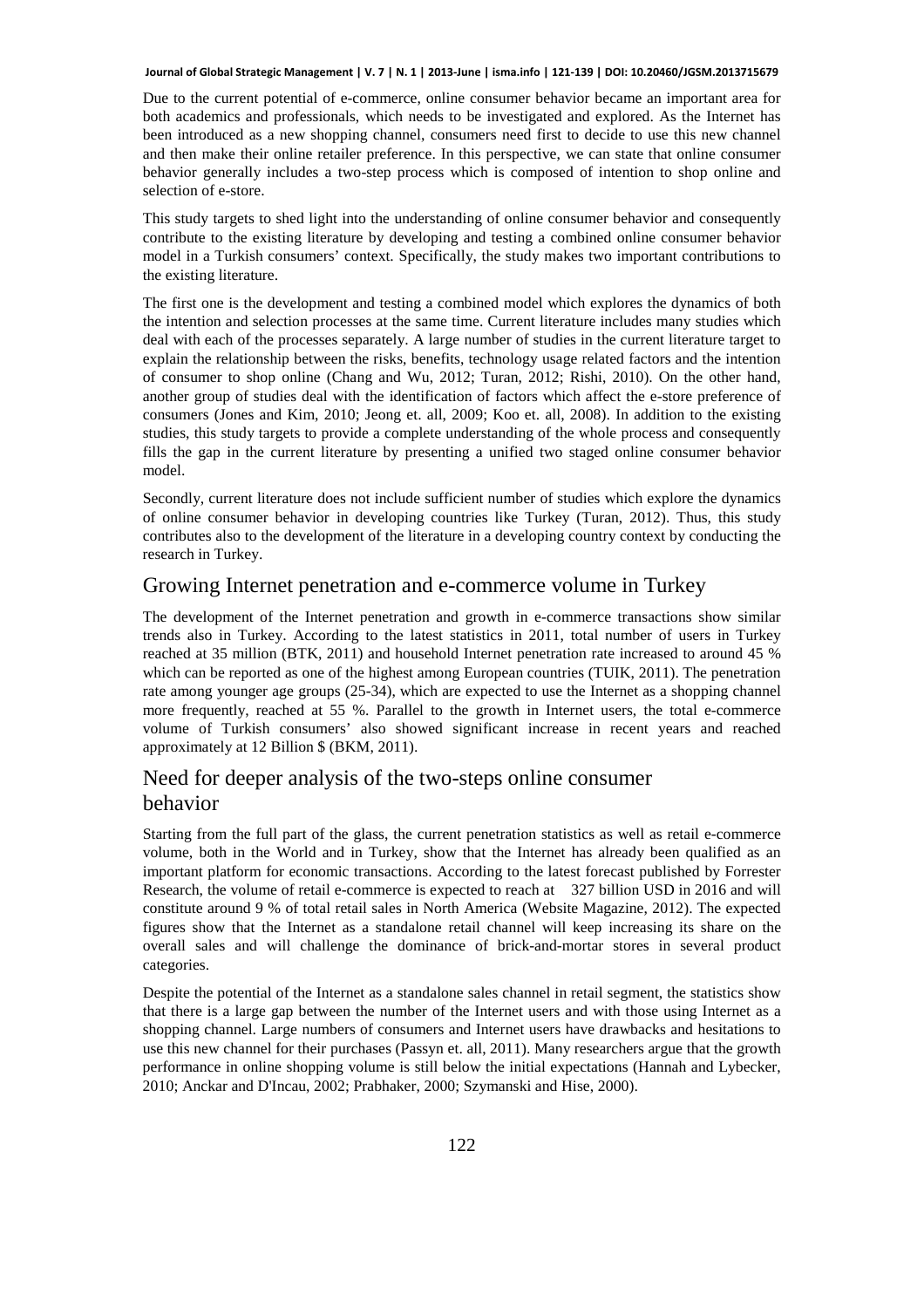Based on the current situation, we can confidently state that consumer behavior regarding online shopping involves a two-step process composed of intention to shop online and selection of e-store. In order to be a customer of an online store, consumers should decide first to shop online. Thus, the first step of consumer behavior is related to their intention to shop online. This step of consumer decision making needs to be investigated to fully understand the whole process. At the second step, it is crucial to understand how consumers make their e-store selection before their online purchases.

In the following sections, after the review of the current literature, the factors which affect e-shopping intentions of the consumers and the determinants of e-store selection are explained. After providing the theoretical framework, which includes proposed research model and hypothesis, the relationships between the variables in the model are analyzed and finally the findings are explained and discussed, together with the practical managerial implications. The study is completed with the explanation of limitations and suggestions for future research.

## **LITERATURE REVIEW**

# First stage of online consumer behaviour: Factors affecting e-shopping intention

Every transaction in the market whether it is offline or online, is an exchange of values between at least two parties (Bagozzi, 1975) and its acceptance by any of the parties depends on the cost-benefit analysis for each specific transaction (Civelek and Sözer, 2003). Factors which affect consumers' intention to use Internet as a shopping channel became an important point of interest among both marketing academicians and practitioners. Current literature includes many academic studies which examine the role of several factors which are expected to affect the intention of consumers towards online shopping (Chang and Wu, 2012; Turan, 2012; Rishi, 2010; Ling et. all, 2010). Parallel to the current theoretical ground in marketing and existing e-commerce literature, the factors which affect online shopping intention of consumers can be classified into three main groups. These groups of factors can be listed as Risk Perceptions, Technology Acceptance Factors, and Benefit Perceptions.

#### Risk Perceptions Of Consumers

Every market transaction, which includes an exchange of values, holds two types of risks from the marketing perspective: Real and Perceived Risk. Based on the definition in Oxford English Dictionary (1965), real risk is defined as "the exposure to the possibility of loss, injury, or other adverse or unwelcome circumstance; a chance or situation involving such a possibility". In other words, objective risk is the one which really exists (Cunningham, in Cox, 1967, p. 82). The level of exposed risk (real) in a market transaction is totally dependent on the nature of the transaction decision (Taylor, 1974). On the other hand, perceived risk is the one which exist in consumer's mind and may lead them to overestimate or underestimate the real risk (Sitkin and Pablo, 1992). It is defined as the functional and psychological risk a consumer feels she is taking when purchasing a product or service (Dowling and Staelin, 1994). In other words, it is related to the both nature and amount of risk perceived by consumers when they make a purchase decision (Cox and Rich, 1964). Perceived risk plays a role in all major types of consumer behavior from complex buying behavior to variety seeking behavior independent from involvement level (Assael, 1981). Whether the real risk exists or not, the behaviors of consumers are determined by the level of perceived risk (Bauer, in Hancock, 1960, p. 389). In other words, when the risks are not perceived, whether they really do exist or not, will not have any effect on consumer behavior (Kovacs et. all, 2011).

Current literature on perceived risk includes several classifications made by several authors. Cunningham (1967) proposed one of the earliest classifications which included six dimensions of perceived risk. According to him, perceived risk is composed of performance, financial, time, safety, social and psychological risk dimensions. Cox and Rich (1964) focused on performance and psychological dimensions of perceived risk. The socioeconomic risk dimension which combines social and economic risk perceptions of consumers has been used for a first time by Perry and Hamm (1969). Roselius (1971) categorized four types of losses - Time, Hazard, Ego and Financial - as the consequences of several risks. Parallel to the previous literature, Garner (1986) proposed and explained six dimensions of perceived risk including Social, Financial, Physical, Performance, Time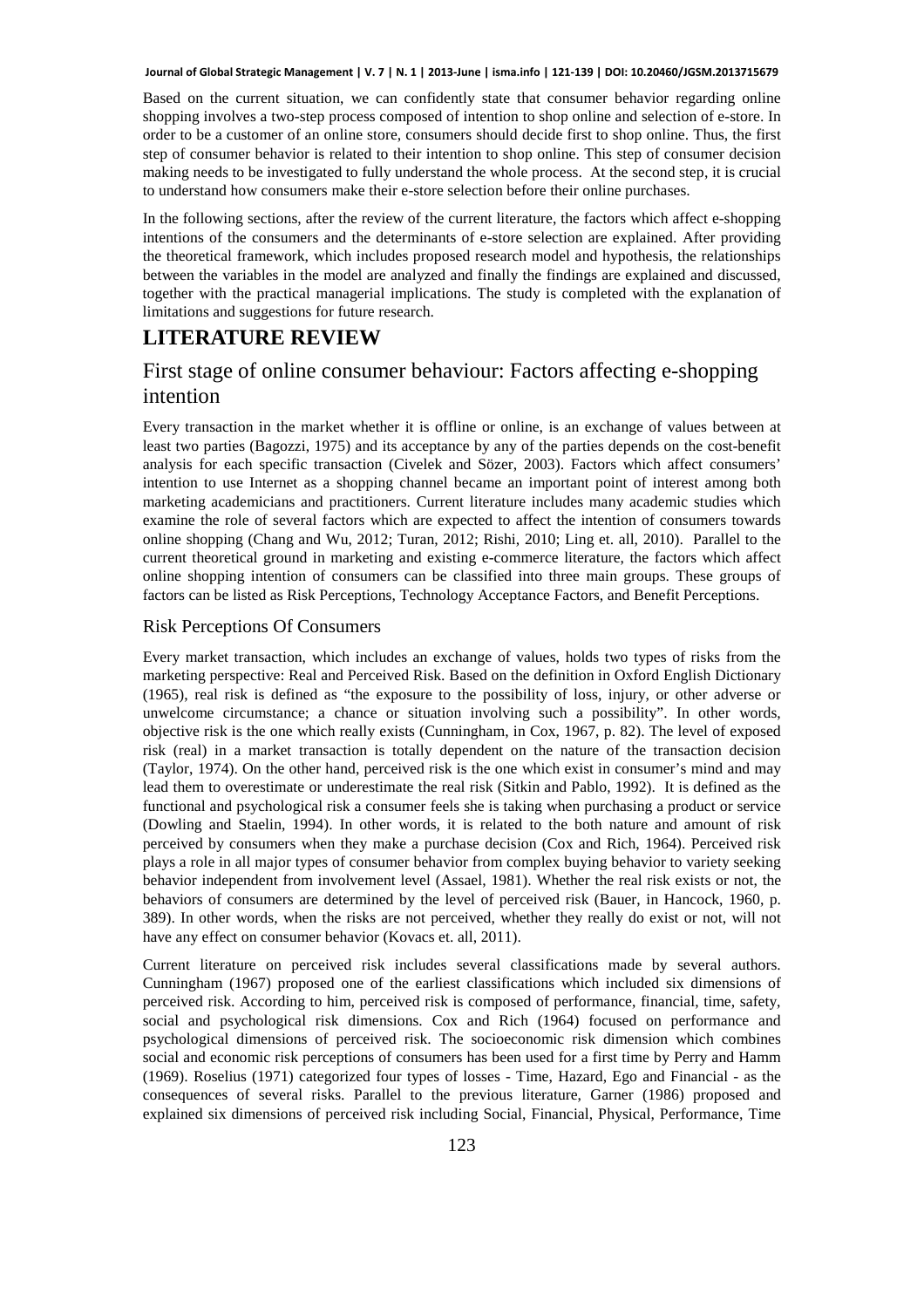and Psychological risks. Although the review of the current literature shows that that there is still a lack of common categorization (Kovacs et. all, 2011), in the framework of online shopping, perceptions associated with product category, financial and security risks are proposed more intensively than other dimensions (Almousa, 2011; Bhatnagar et. all, 2000). For the purpose of this study and based on the current literature on online consumer behavior, we include product and financial risk perceptions as the individual parts of Risk Perceptions into the research model.

#### Technology Acceptance Factors

As every new technology and user application experiences a diffusion and evaluation process before being accepted and used by the target consumers (Rogers and Rogers, 2003), the acceptance of the Internet as a new shopping channel follows the same pattern. The fragmented structure of consumer markets (Sözer, 2009) and consequently the existence of micro segments with different consumer traits result in different attitudes of consumers towards Internet usage as a shopping channel. The adoption process of new technological user systems has been explained by Technology Acceptance Model (TAM) developed by Davis (1986). The model explains and predicts user behavior towards a new technological application. The adoption process of the Internet as a shopping channel lies within the boundaries of Technology Acceptance Model (TAM). In the original model, the two independent variables, perceived ease of use and perceived usefulness, are modeled to be an effect on the dependent variable usage. The revised model included intention as a mediating variable between independent variables and usage as the dependent variable (Davis et. all, 1989).

Current literature includes many studies which tested and confirmed the reliability of the model in various contexts (Al Zubaidi and Al-Alnsari, 2010; Zhang and Prybutok, 2003; Straub et. all, 1997; Adams et. all, 1992). Based on the current literature, this study incorporates the two independent factors - Ease of Use and Usefulness - of Technology Acceptance Model (TAM) into the research model under the grouping of Technology Acceptance Factors.

#### Benefit Perceptions Of Consumers

In normal circumstances, every online market transaction is expected to occur only in cases where the result of the value equation for each party is positive (Civelek and Sözer, 2003). In other words, benefits in a market transaction should outweigh the sum of costs and risk associated with this particular transaction. In today's postmodern markets where consumers became more sophisticated and demanding (Sözer, 2009), they look for more value and increased benefits in terms of money, time, effort and space (Seth and Sisodia, in Peterson, 1997, p. 17).

Based on the current literature, benefits in terms of convenience, economy and time can be listed as the most cited ones in an online context (Forsythe et. all, 2006; Childers et. all, 2001; Szymanski and Hise, 2000). Parallel to the current literature and for the purpose of this study, three types of benefit perceptions related to shopping flexibility, product selection and shopping convenience are included into the research model under the group of Benefit Perceptions.

Shopping Flexibility includes the benefits which are provided by the online shopping environment such as shopping opportunity without physical boundaries and having no time constraints in shopping times.

Second benefit type, Product Selection, includes the benefits which are provided by the online shopping environment such as a large range of products offered, many alternatives available and extended information presented about products.

Convenience benefits are mostly related to the physical effort savings which consumer gets in shopping activities (Brown, 1990). Convenience has been regarded as one of the most important benefits which are provided by the Internet (Chang and Liu, 2009). The five convenience benefits which are proposed by Brown (1989) in an online context include time, place, acquisition, use, and execution dimensions.

Based on the current literature and for the purpose of this study, Shopping Convenience Benefits includes physical and psychological benefits such as no waiting time in stores, easy buying process and no embracement if the store is left without any purchases.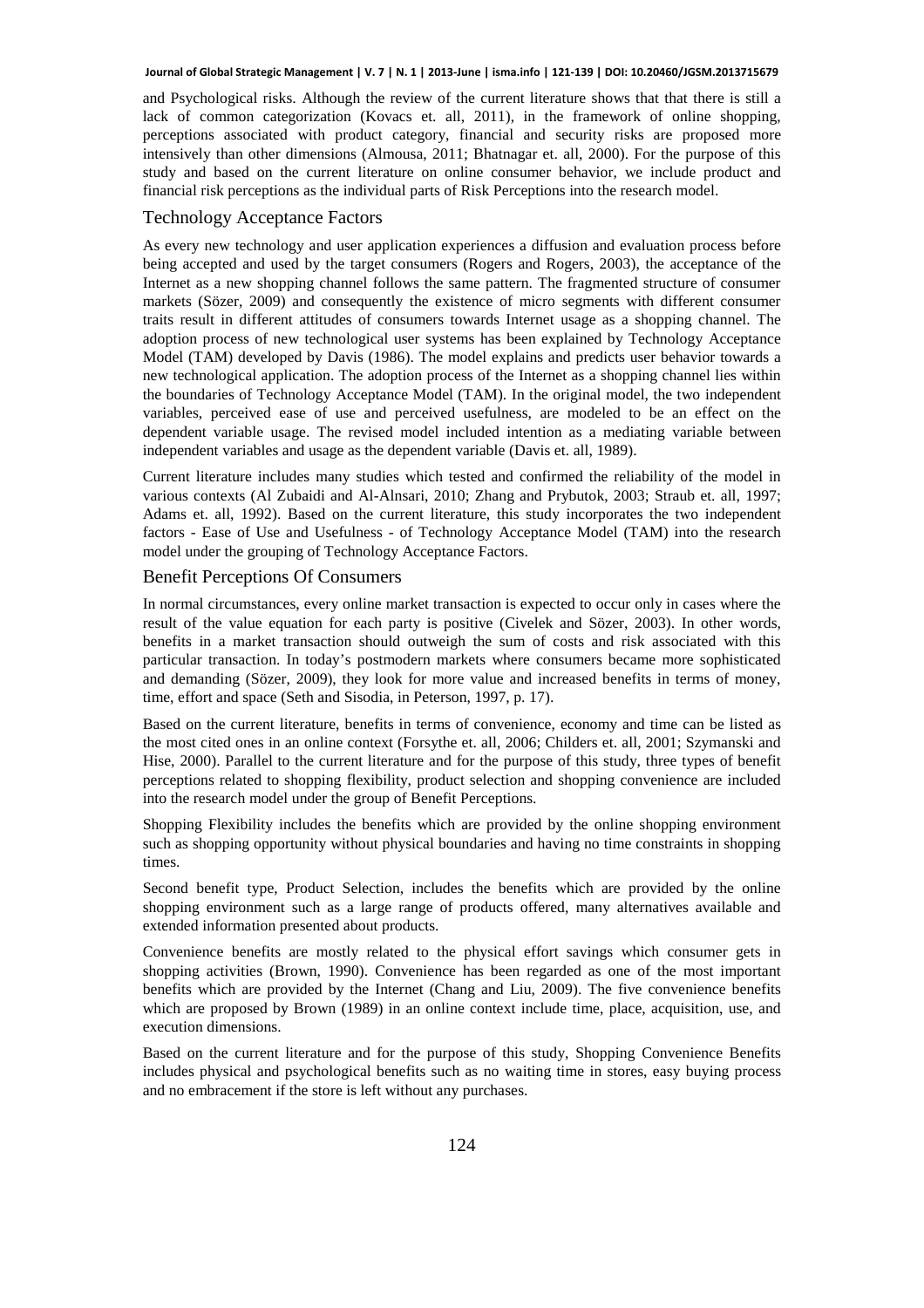# Shopping orientations and Internet experience as moderating factors of intention

#### Shopping Orientations

Shopping orientations are expected to be an important antecedent of online consumer behavior (Swaminathan et. all, 1999). Current literature includes the classification of shopping orientations in the online context. Vijayasarathy and Jones (2000) proposed seven shopper consisting of in-home shoppers, economic shoppers, mall shoppers, personalized shoppers, ethical shoppers, convenience shoppers and enthusiastic shoppers. The authors defined in-home shoppers as those consumers who prefer to shop from home using catalog and e-mail shopping channels. A mall shopper has been defined as a consumer who prefers to shop directly in malls. On the other hand, the authors define personalized shoppers as those consumers who prefer to shop where they knew the salespeople. They categorize ethical shoppers as consumers who prefer to shop in local stores to promote the community and convenience shoppers as consumers who look for convenience in their shopping activities. Finally, the authors identify enthusiastic shoppers as consumers who enjoy shopping as an activity. Based on the current literature and for the purpose of this study, two shopping orientations – Home Shoppers and Store Shoppers, - have been incorporated into the research model as the moderating factor between independent variables and intention to shop online.

#### Internet Experience

The relationship between Internet experience and intention to use Internet as a shopping channel has been examined in various studies (Citrin et. all, 2000; Lohse et. all, 2000). Internet experience increases as the frequency and duration of the Internet usage increases (Emmanouilides and Hammond, 2000). Many studies confirm that once consumers become more familiar with the Internet channel, effects of the factors are moderated based on the experience level (Citrin et. all, 2000; Lohse et. all, 2000). Based on the current literature and for the purpose of this study, Internet experience has been incorporated into the research model as the moderating factor between independent variables and intention to shop online.

# Second stage of online consumer behaviour: factors affecting e-store patronage

The second stage of online consumer behavior includes the "Selection Process" of the e-store in order to involve into an exchange transaction with a commercial party. The selection process of how consumers make their choices about retail stores has been an important point of interest for researchers since many years. One of the pioneer models proposed was from Monroe and Guiltinan (1975) where consumer store choice is explained as the function of opinions toward shopping, budgeting, store attributes and consumer perceptions about the store. Shopping orientations (Darden et. all, 1980) and consumer's social characteristics (Bellenger and Moschis, 1982) are other dimensions which are included into the store selection process literature.

Review of the current literature which analyzes the store selection process of consumers show that there are mainly three groups of factors which are proposed to play a role in the selection process. These groups are consumer characteristics, store characteristics and consumer perceptions. Consumer characteristics included demographic and social characteristics such as gender, education, socioeconomic status, social class and family size (Bellenger and Moschis, 1982). Store characteristics included mainly store attributes such as merchandise, physical facilities, store atmosphere, price and location (Yavas, 2003; Doyle and Fenwick, 1974; Lindquist, 1974). Consumer perceptions are also an important group of factors which is composed of store image, service quality and customer satisfaction (McGoldrick, 2002; Osman, 1993; Marks, 1976).

Review of the studies on the consumer store selection process in the online context shows that web store atmospherics and consumer trust were the two mostly focused factors. Web store atmospherics included the perception of consumers related to design, quality, and convenience of the web site (Richard, 2005; Eroglu et. all, 2003; Dailey and Heath, in Hock and Meyer, 1999, p.245). Trust is the second important factor which is proposed to play an important role in online store selection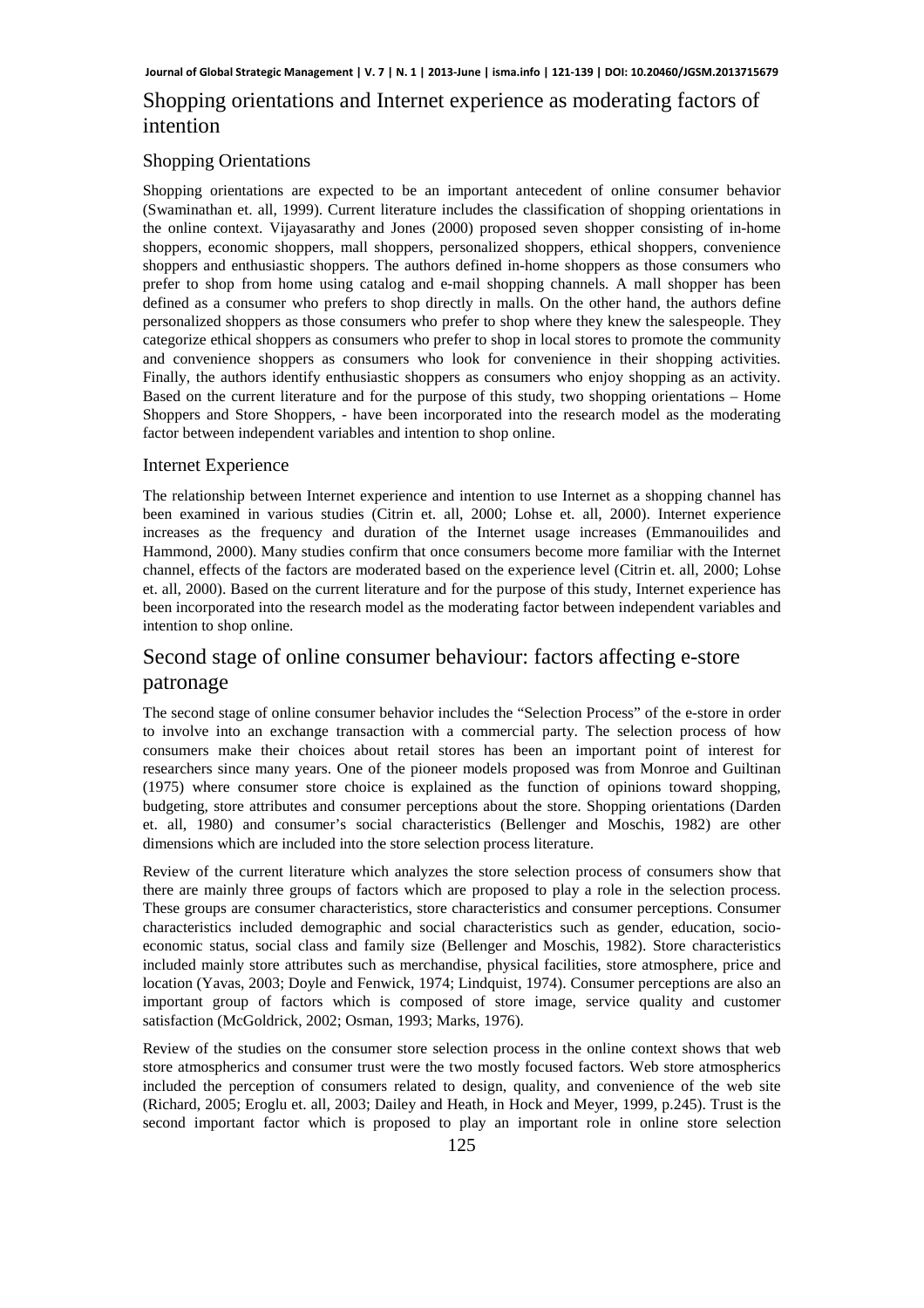(Liebermann and Stashevsky, 2002), where consumers' risk perceptions related to online shopping are higher than traditional retail stores.

Careful review of the current literature shows that the factors which are proposed to be effective in the both the conventional and online stores selection of consumers are the natural parts which constitute a powerful brand perception of consumers. A strong brand means establishing a superior value in consumers' minds and being unique compared to competitors. As a result, consumers react in a more favorable way to the firm's marketing efforts (Keller, 2003). Brand equity construct measures this unique brand position in consumer's mind. Brand equity comprises four sets of assets - brand awareness, associations linked to the brand, perceived quality, and brand loyalty (Aaker, 1991). The level and magnitude of these assets in consumer's mind determine the equity of the brand.

Brand awareness is defined as the ability of a potential buyer to recognize or recall that a brand is a member of a certain product category and creates value for a brand by taking the brand into consideration list of consumer, by being an anchor to which other associations can be attached and by being signal of consumer commitment (Aaker, 1991). Brand associations, are defined as "anything linked in memory to a brand" which create value for the brand by helping to process or retrieve information, by differentiating the brand, by providing reasons to buy and by creating positive attitudes (Aaker, 1991). When these associations come together in a meaningful way, they create the brand image, which is a part of brand knowledge, together with brand awareness (Keller, 2001). Perceived quality, the third dimension of brand equity, influences consumer decision making and encourage them to purchase the brand in question rather than competitors' brands (Yasin et. all, 2007). Brand equity is dependent mostly on brand loyalty (Aaker, 1996); where a large and loyal consumer base yields future cash flows, which in turn positively affect the value of the business.

Finally, current literature also adapts the brand equity concept into the retail store research stream. "Customer Based Store Equity" (Hartman and Spiro, 2005) and "Retailer Equity" (Arnett et. all, 2003) are the two adaptations into retailing literature. Pappu and Quester (2006) contributed to the research stream by developing "Consumer-Based Retailer Equity" which is composed of four dimensions. They defined retailer brand equity as "the value associated by the consumer with the name of a retailer, as reflected in the dimensions of retailer awareness, retailer associations, retailer perceived quality and retailer loyalty.

Based on the current literature and for the purpose of this study, retailer brand equity construct has been included as the determinant factor of the consumers' patronage intentions towards the online store.

### **PROPOSED RESEARCH MODEL AND HYPOTHESIS**

This present study goes one step further and targets to contribute to the existing literature by proposing a model which combines the two steps of online consumer behavior by first identifying the factors which affect consumers' decision to shop online and then by explaining how consumers choose the online store.



**Figure 1: Proposed research model and hypothesis**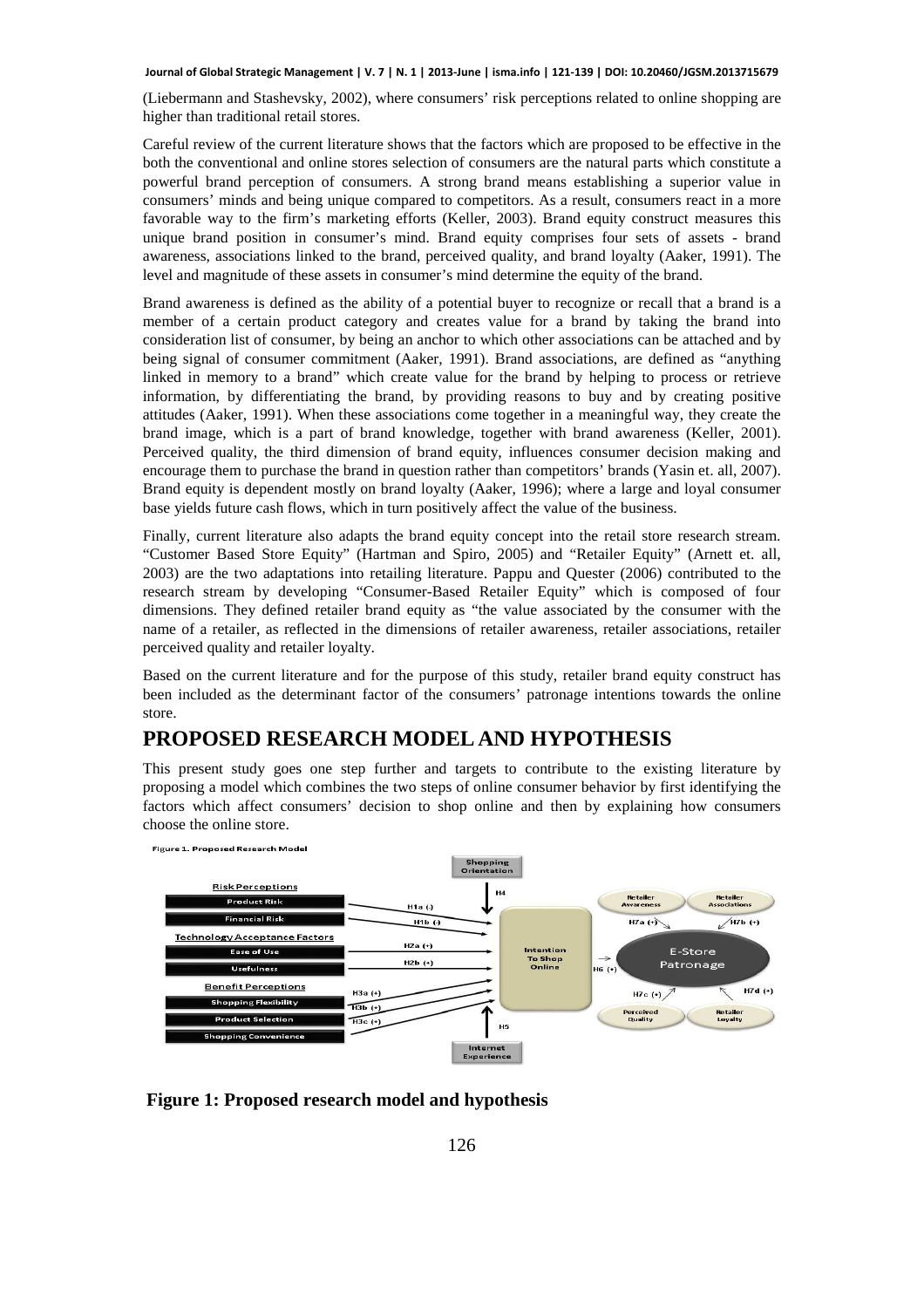#### Factors affecting consumers' intention to shop online

Factors affecting the intention of consumer to shop online are classified into three groups under the name of Risk Perceptions, Technology Acceptance Factors, and Benefit Perceptions.

The first group, Risk Perceptions, is composed of Product and Financial Risk perceptions of consumers. Many studies confirmed the effect of consumers' risk perceptions on online shopping intention (Bianchi and Andrews, 2012; Chang and Wu, 2012; Pi and Sangruang, 2011; Lee and Huddleston, 2009; Jay et. all, 2002; Bhatnagar et. all, 2000). Based on the findings in the current literature and the classifications of perceived risk types in this context, we propose the following hypothesizes:

H1a. Higher the perceived product risk of consumers towards online shopping, the less will be their intention to shop online.

H1b. Higher the perceived financial risk of consumers towards online shopping, the less will be their intention to shop online.

The second group, Technology Acceptance Factors, is composed of consumer's Ease of Use and Usefulness Perception towards the Internet as a shopping channel. Studies which are conducted to validate the Technology Acceptance Model (TAM) confirmed the effect of these factors in channel selection (Al Zubaidi and Al-Alnsari, 2010; Liao and Shi, 2009; Zhang and Prybutok, 2003; Straub et. all, 1997; Adams et. all, 1992). Based on these findings in the current literature we propose the following hypothesizes:

H2a. Positive perception of Ease of Use by consumers will lead to higher levels of intention to shop online.

H2b. Positive perception of Usefulness by consumers will lead to higher levels of intention to shop online.

The third group, Benefit Perceptions, is composed of Shopping Flexibility, Product Selection and Shopping Convenience benefit perceptions of consumers. Many studies in the literature confirmed the effect of consumers' benefit perceptions on online shopping intention (Chen-Yu and Seock, 2002; Szymanski and Hise, 2000). Based on the findings in the current literature and the classifications of perceived benefit types in this context, we propose the following hypothesizes:

H3a. Higher the perceived shopping flexibility of consumers towards online shopping, the higher will be their intention to shop online.

H3b. Higher the perceived product selection benefit of consumers towards online shopping, the higher will be their intention to shop online.

H3c. Higher the shopping convenience benefit of consumers towards online shopping, the higher will be their intention to shop online.

## Moderating effects of shopping orientation and Internet experience

The current literature includes studies which propose and confirm the moderating effect of both Shopping Orientations and Internet Experience on the Intention to Shop Online (Citrin et. all, 2000; Lohse et. all, 2000; Swaminathan et. all, 1999). Based on the current findings, we propose the following hypothesis.

H4. Shopping Orientation of consumer will have a moderating effect on the intention to shop online.

H5. Internet Experience of consumer will have a moderating effect on the intention to shop online.

# The relationship between intention to and actual participation into e-Shopping

Many studies in the current literature explored the relationship between the intention and actual consumer behavior and reported the positive relationship (De Cannière, 2010; Gill et. all, 2005; Ajzen, 2002). Consumer intentions to use the Internet as a shopping channel are also found to be a significant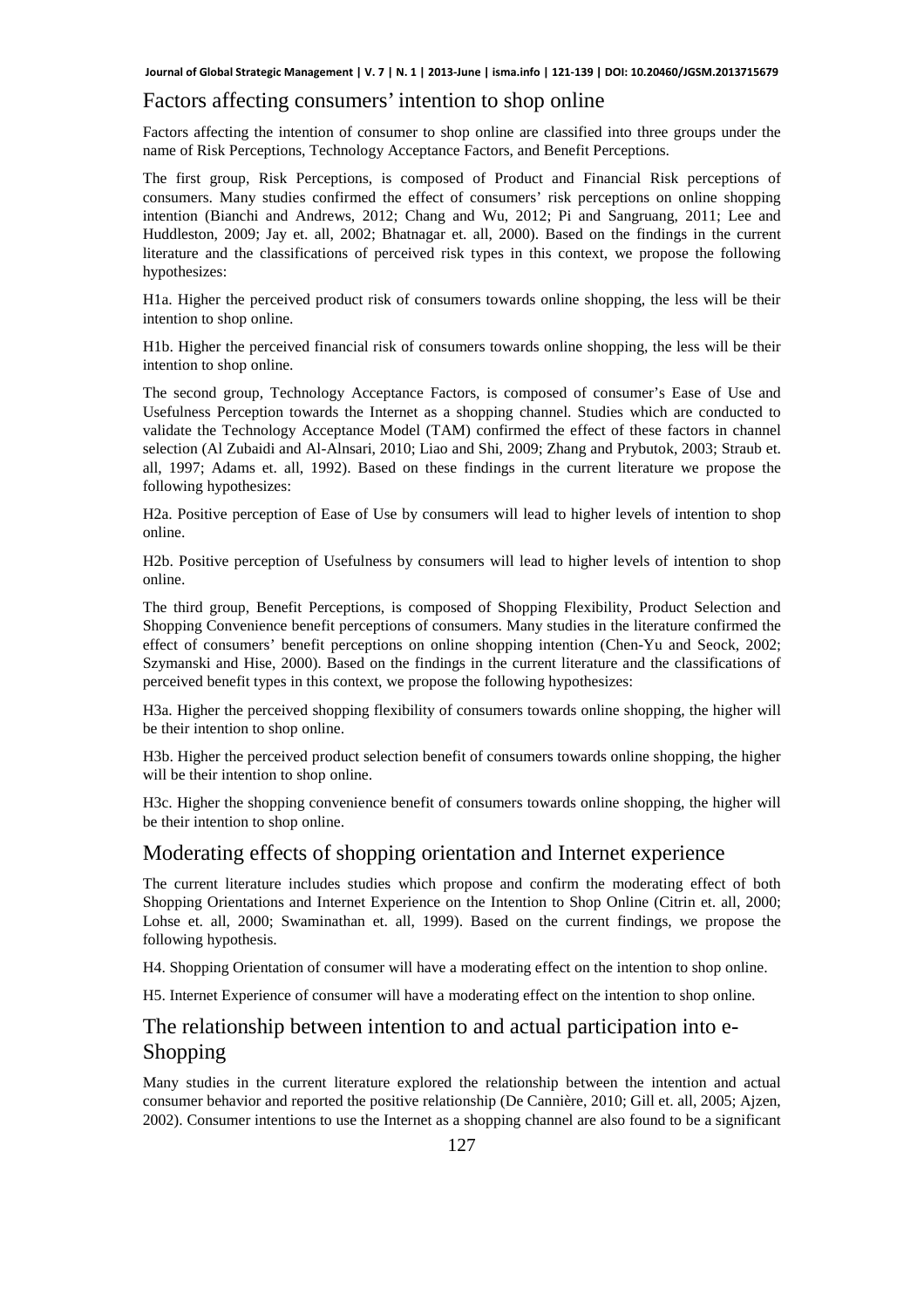predictor of consumers' actual participation in online transactions (Pavlou and Fygenson, 2006). Based on the findings in the current literature, we propose the following hypothesis:

H6. Higher the intention to shop online, the higher will be the chance of actual participation into the online shopping.

#### Factors affecting consumers' online store selection

For the purpose of this study and based on the current literature, retailer brand equity has been proposed to affect consumers' online store selection. Many studies in the literature confirmed the positive effect of customer based brand equity on the consumers' brand selection and purchase intention (Bian and Liu, 2011; Huang et. all, 2011; Chang and Liu, 2009). Based on the findings, we propose the following hypothesis.

H7. The strength of online store's retailer brand equity will have a positive effect on consumers' patronage intentions.

H7a. Higher the brand awareness of the retailer, the higher will be the consumers' patronage intentions.

H7b. More positive the associations in consumers' mind linked to the retailer's brand, more will be the likelihood of consumers' patronage intentions towards the retailer.

H7c. Higher the perceived quality of the retailer, the higher will be the consumers' patronage intentions.

H7d. Higher the loyalty of the consumer towards the retailer's brand, the higher will be the consumers' patronage intentions.

## **RESEARCH METHODOLOGY**

### Measurement of variables

#### Factors Affecting Intention To Shop Online

The research model includes three groups of independent variables composed of seven dimensions. The scales employed in the measurement of Risk Perception have been adopted from the work of Forsythe et. all, (2006). Authors reported 0.84 and 0.89 α scores for Product and Financial risk perceptions, respectively. Technology Acceptance Factors have been measured by employing the scales from Devaraj et. all, (2002). Authors reported 0.88  $\alpha$  score for both Ease of Use and Usefulness dimensions. Scales of Benefit Perceptions have been also adopted from the work of Forsythe et. all, (2006). Authors reported 0.898, 0.797 and 0.780  $\alpha$  scores for Shopping Flexibility (Original name is Shopping Convenience), Product Selection and Shopping Convenience (Original name is Ease of Shopping) benefit perceptions, respectively.

#### Factors Affecting Consumers' Online Store Selection

The research model includes retailer brand equity construct which is proposed to affect e-store selection of consumers. Retailer brand equity variable is measured by employing the multidimensional scale constructed and validated by Pappu and Quester (2006). The scale is composed of statements aimed at measuring the four retailer brand equity dimensions, namely retailer brand awareness, retailer brand associations, retailer perceived quality and retailer brand loyalty. Pappu and Quester (2006) reported strong construct validity for this scale. The internal reliability check of our scale yielded alpha scores of 0.8835, 0.8633, 0.8922 and 0.7988 for retailer brand awareness, retailer brand associations, retailer perceived quality and retailer brand loyalty, respectively. Due to the reported validity of the subject scale by researchers in the field and the restrictions discussed in the existing literature on measuring brand equity, a fourteen-item 7 point Likert type scale is employed to measure brand equity. The overall store brand equity score of a subject is computed as a summated scale up to ninety eight points for a given brand.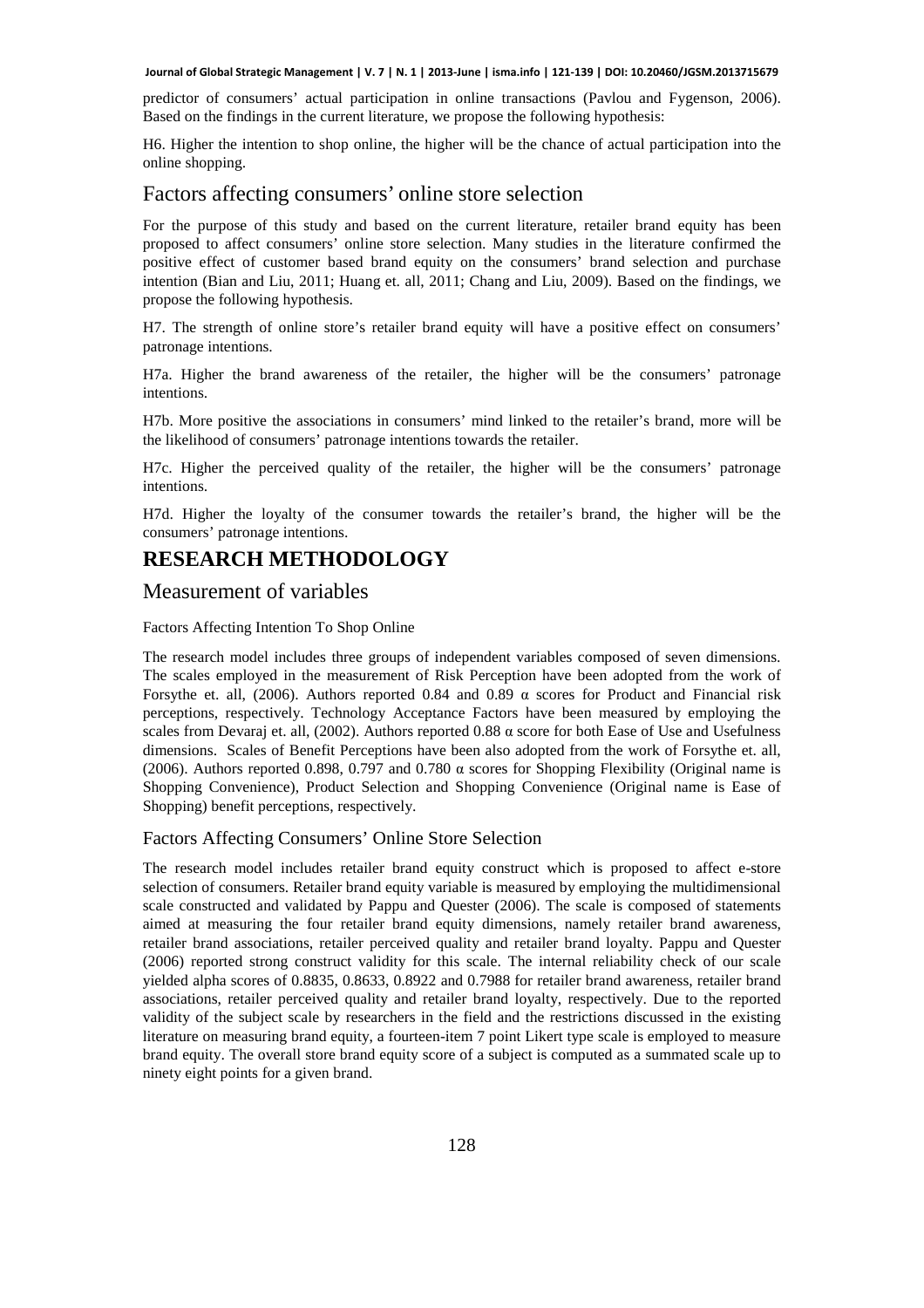#### Intention to shop online and consumers' online store selection

Each of the two dependent variables in the model, Intention to Shop Online and E-Store Patronage, are measured by the single item seven points Likert Type scale which are developed by the authors for the purpose of this study.

Moderating Variables: Shopping Orientations And Internet Experience

Two moderating variables in the research model, namely Shopping Orientations and Internet Experience, have been measured by two nominal scaled single item statements developed by the authors. Content and face validity checks are done for both variables and confirmed accordingly.

# Research design

The research was conducted in a campus of a private University in Istanbul, Turkey. The subjects of this study were the undergraduate students of the University. Due to their propensity to use the Internet, they were selected as the subject group. The group was composed of members from twenty different course classes in several programs of the University faculties. Twenty classes were identified via a random sampling method from the total class list of the university. Total number of the subjects was 406.

The study was composed of two stages. Prior to the first stage, the research instrument was tested in order to measure the face validity. The self-administered pilot questionnaire was prepared and then tested on 50 students of the Faculty of Business Administration. The results showed that some statements needed to be revised, because of poor face validity. All the statements which required attention were then modified appropriately.

In the first stage of the study, the target was to explore the relationship between the several independent factors and the Intention to Shop Online. The questionnaire also included several questions regarding the subjects' Internet usage frequency, online shopping experience and their shopping orientations. Subjects were gathered together in different classrooms and the first section of the questionnaires was distributed to them. The questionnaire included 35 questions and all subjects completed their answers within 25 minutes.

In the second section, the same subject group have been distributed the second questionnaire which targets to measure the effect of store brand equity on the e-store patronage intention of the subjects. In this section, subjects are asked to mark three e-stores (Store A, Store B and Store C) from the list of ten stores in the questionnaire and rank these three e-stores based on their preference. Following the ranking procedure, subjects are asked to answer the questions which measured the store brand equity for these three e-stores they ranked. The questionnaire included 47 questions and all subjects completed their answers within 35 minutes.

### **RESEARCH RESULTS**

After the completion of the field study, the questionnaires have been collected and prepared for the statistical analysis. In all statistical analyses, the Statistical Package for Social Sciences (SPSS) version 11.5 has been used.

## Composition of the subject group

The subject group was composed of undergraduate students of a private University in Istanbul, Turkey. The gender distribution was in favor of male subjects (57.4 %) compared to females ones (42.6 %). The major part of the subject group (84.7 %) was regularly using Internet and 68.2 % of the subjects were involved in an online shopping transaction before.

#### Grouping of independent variables

The proposed research model of the study consisted of seven independent factors composed of twenty eight different variables. The result of the analysis on the intra relationship of the twenty eight different variables showed statistically significant relationships. In this perspective, it is thought that grouping of these elements would be useful for having a manageable number of variables in the study.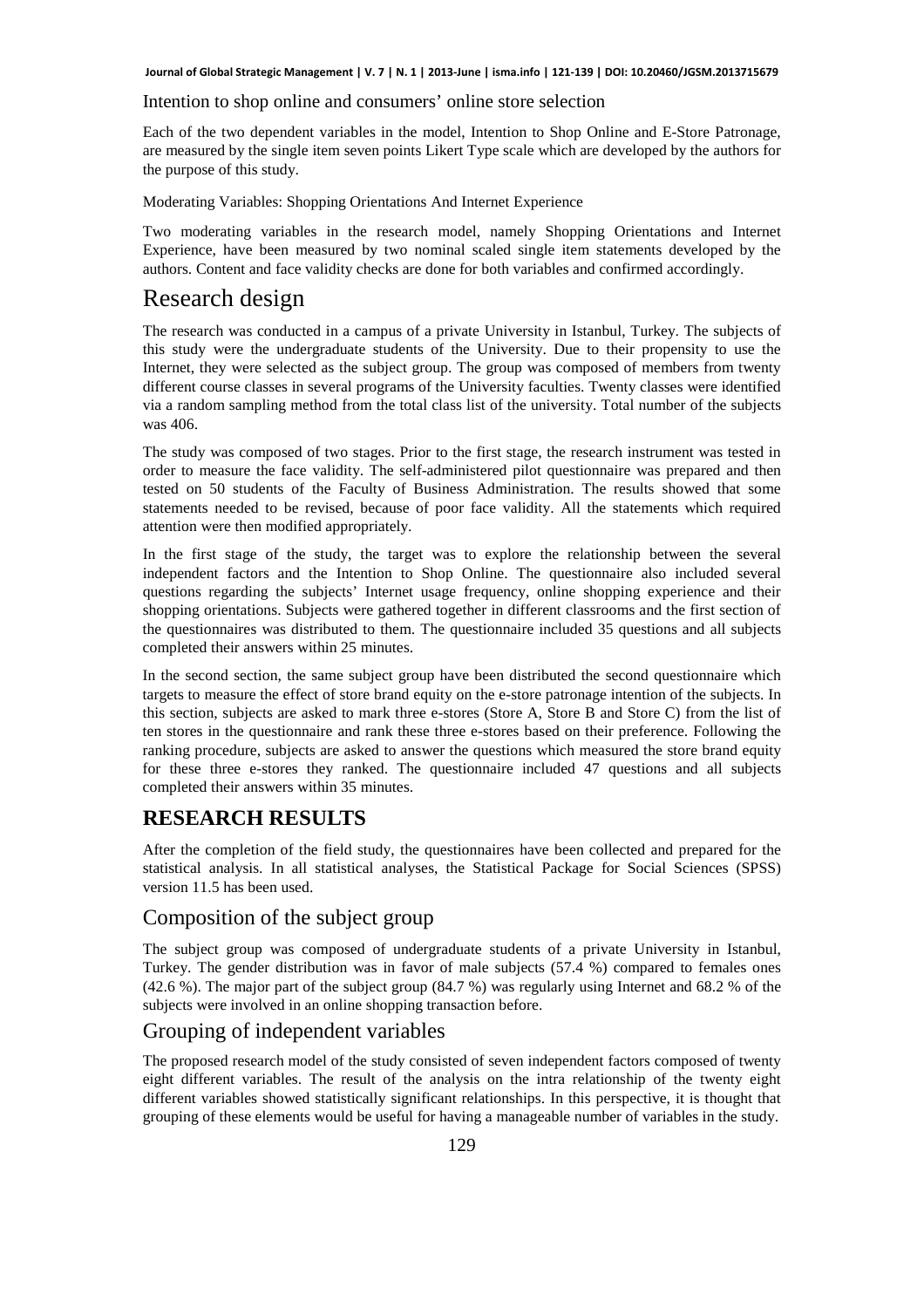In order to reduce the independent sponsorship variables into a manageable number of factors, a Principal Component Analysis (PCA) has been conducted. All twenty eight independent sponsorship variables are included in the analysis. The results of the factor analysis resulted in the creation of six factors having an explanatory power of 63 %, a Kaiser-Meyer-Oklin test score of 0,907, which shows that the data used is the homogenous collection of variables, and a significant Bartlett test of Sphericity.

Based on the results of the PCA analysis, the original number of factors has been reduced from seven to six with the merger of two independent factors, Ease of Use and Usefulness, under the name of Technology Acceptance Factors. The list of the independent factors, their explanations and their respective Cronbach's α score which show their internal reliability strengths are summarized in the following table.

|                | <b>Variable Name</b>                        | <b>Definition</b>                                                                                                                                                | Cronbach's a Score |
|----------------|---------------------------------------------|------------------------------------------------------------------------------------------------------------------------------------------------------------------|--------------------|
| 1              | Product Risk<br>Perception                  | Subjects' risk perception in online shopping transactions<br>related to the product (No physical contact, no trial).                                             | 0.7329             |
| $\overline{c}$ | <b>Financial Risk</b><br>Perception         | Subjects' financial risk perception in online shopping<br>transactions (Fraud, wrong choice).                                                                    | 0.7559             |
| 3              | Technology<br><b>Acceptance Factors</b>     | Subjects' perception of internet as a shopping channel from<br>usefulness and ease of use perspectives.                                                          | 0.8954             |
| 4              | Shopping Flexibility<br><b>Benefits</b>     | Subjects' perception on the flexibility (No physical<br>boundaries, no time constraint) which is provided by online<br>shopping environment.                     | 0.8286             |
| 5              | <b>Product Selection</b><br><b>Benefits</b> | Subjects' perception on the product related benefits (Wide)<br>range, many alternatives, fast information) which are<br>provided by online shopping environment. | 0.8872             |
| 6              | Shopping Convenience<br><b>Benefits</b>     | Subjects' perception on the convenience (No waiting time,<br>multiple store visits at once) which is provided by online<br>shopping environment.                 | 0.6947             |

**Table 1: List of grouped variables and Cronbach's α scores** 

### The determinants of intention to shop online

In order to understand the relationship between the independent factors and Intention to Shop Online, a two staged analysis has been made. In the first stage, the relationship between each independent factor and Intention to Shop Online has been measured using Pearson correlation analysis. The result of the analysis confirmed that all independent factors have significant relationships with the Intention to Shop Online. Technology Acceptance Factors showed highest positive relationship  $[r (406) = 0.691]$ ,  $p=.000$ ] with the Intention to Shop Online. Shopping Flexibility Benefits [r (406) =0.578, p=.000], Product Selection Benefits  $[r (406) = 0.476, p = .000]$ , and Shopping Convenience Benefits  $[r (406)$ =0.420, p=.000] also showed positive relationships and followed Technology Acceptance Factors. Risk Perceptions of the subjects, namely Financial Risk Perception [r (406) =  $-0.481$ , p=.000] and Product Risk Perception [r (406) = -0.099, p=.046], also showed significant negative relationships with the Intention to Shop Online. Based on these results, Hypothesis H1a, H1b, H3a, H3b and H3c are accepted.

As the result of the PCA analysis resulted in the unification of "Ease of Use" and "Usefulness" variables under the name of "Technology Acceptance Factors", the restructured version of Hypothesis 2 (Unification of H2a and H2b) has also been accepted based on the statistically significant result of the analysis.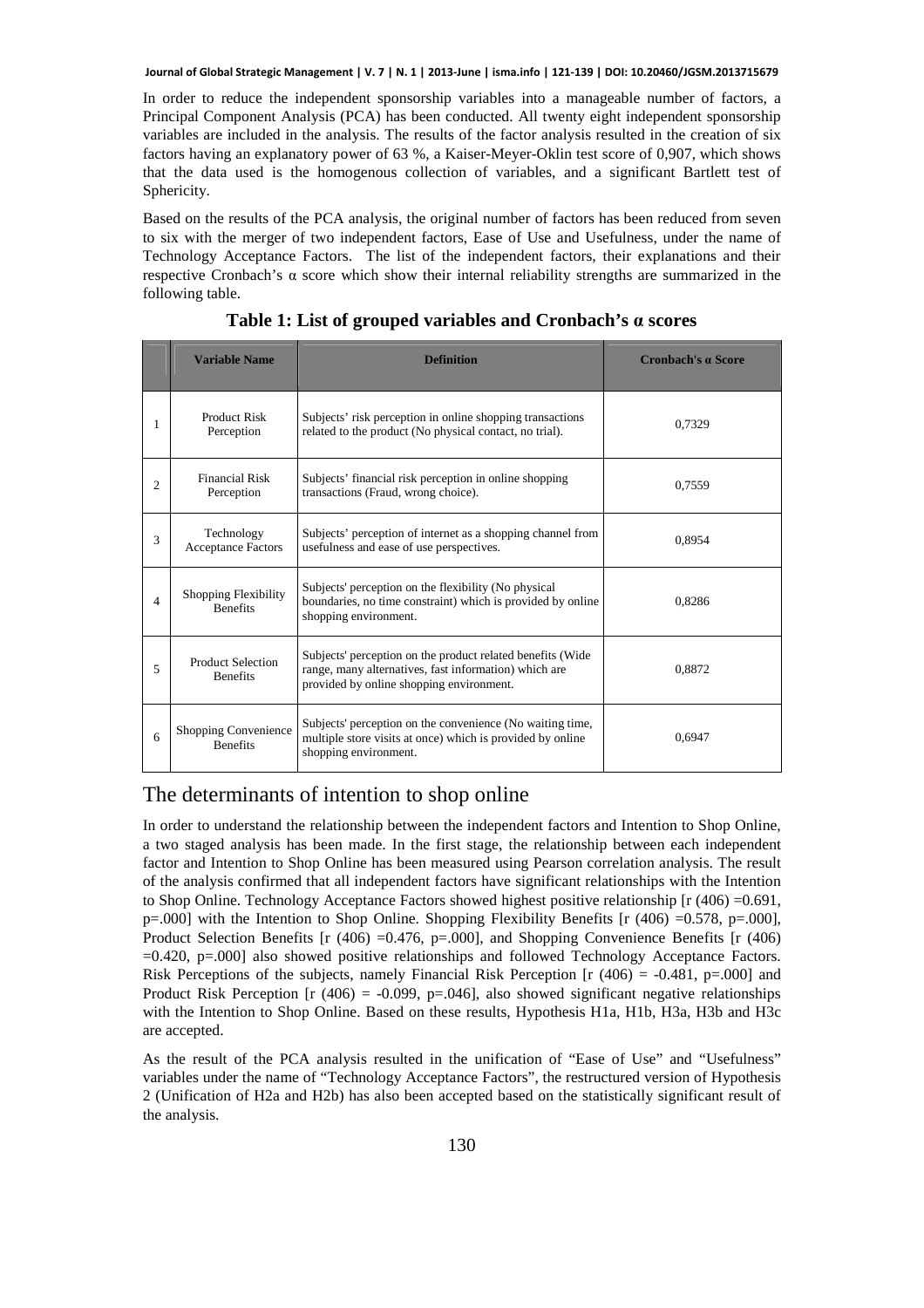The following table shows the summary of the findings regarding the relationship between independent variables and Intention to Shop Online.

The second stage of the analysis regarding the relationship between the independent factors and Intention to Shop Online included the overall examination of the model. In order to predict the changes in the Intention to Shop Online when some changes occur in the independent factors, the multiple regression analysis has been conducted. The analysis included all independent factors which have been found a significant relationship with the Intention to Shop Online in hypothesis testing. The result of the Multiple Regression Analysis indicated that 54.5 % of the variance in the Intention to Shop Online is explained by the model. Technology Acceptance Factors, Financial Risk Perception, Shopping Flexibility Benefits and Product Selection Benefits were the four statistically significant predictors. Technology Acceptance Factors  $(\beta 0, 424)$  are found to be the strongest predictor which is followed by Financial Risk Perception (β -0,191), Shopping Flexibility Benefits (β 0,165), and Product Selection Benefits (β 0,085), respectively.

| Code             | <b>Variable Name</b>                       | <b>Hypothesis</b>                                                                                                                                       | <b>Relationship</b><br><b>Direction</b> | <b>Pearson Correlation</b><br><b>Results</b>       |
|------------------|--------------------------------------------|---------------------------------------------------------------------------------------------------------------------------------------------------------|-----------------------------------------|----------------------------------------------------|
| H <sub>1</sub> a | <b>Product Risk</b><br>Perception          | The higher the perceived product risk<br>of consumers towards online shopping<br>is, the less their intention to shop online<br>will be.                | Negative                                | Significant<br>$[r (406) = -0.099*, p = 0.046]$    |
| H1b              | <b>Financial Risk</b><br>Perception        | The higher the perceived financial risk<br>of consumers towards online shopping<br>is, the less their intention to shop online<br>will be.              | Negative                                | Significant<br>$[r (406) = -0.481**]$<br>$p=.000]$ |
| H2               | Technology<br>Acceptance<br><b>Factors</b> | Higher the Technology Acceptance of<br>the customer towards Online Channel,<br>the higher will be their intention to<br>shop online.                    | Positive                                | Significant<br>$[r (406) = 0.691**, p=.000]$       |
| H <sub>3</sub> a | Shopping<br>Flexibility<br><b>Benefits</b> | The higher the perceived shopping<br>flexibility of consumers towards online<br>shopping is, the higher their intention<br>to shop online will be.      | Positive                                | Significant<br>$[r (406) = 0.578**, p = .000]$     |
| H3h              | Product<br>Selection<br><b>Benefits</b>    | The higher the perceived product<br>selection benefit of consumers towards<br>online shopping is, the higher their<br>intention to shop online will be. | Positive                                | Significant<br>$[r (406) = 0.476**, p = 0.00]$     |
| H <sub>3c</sub>  | Shopping<br>Convenience<br><b>Benefits</b> | The higher the shopping convenience<br>benefit of consumers towards online<br>shopping is, the higher their intention<br>to shop online will be.        | Positive                                | Significant<br>$[r (406) = 0.420**, p = .000]$     |
|                  |                                            | *Correlation is significant at the 0.05<br>level (2-tailed).                                                                                            |                                         |                                                    |
|                  |                                            | **Correlation is significant at the 0.01<br>level (2-tailed).                                                                                           |                                         |                                                    |

#### **Table 2: Relationship between independent variables and intention to shop online**

The following table summarizes the findings of the multiple regression analysis.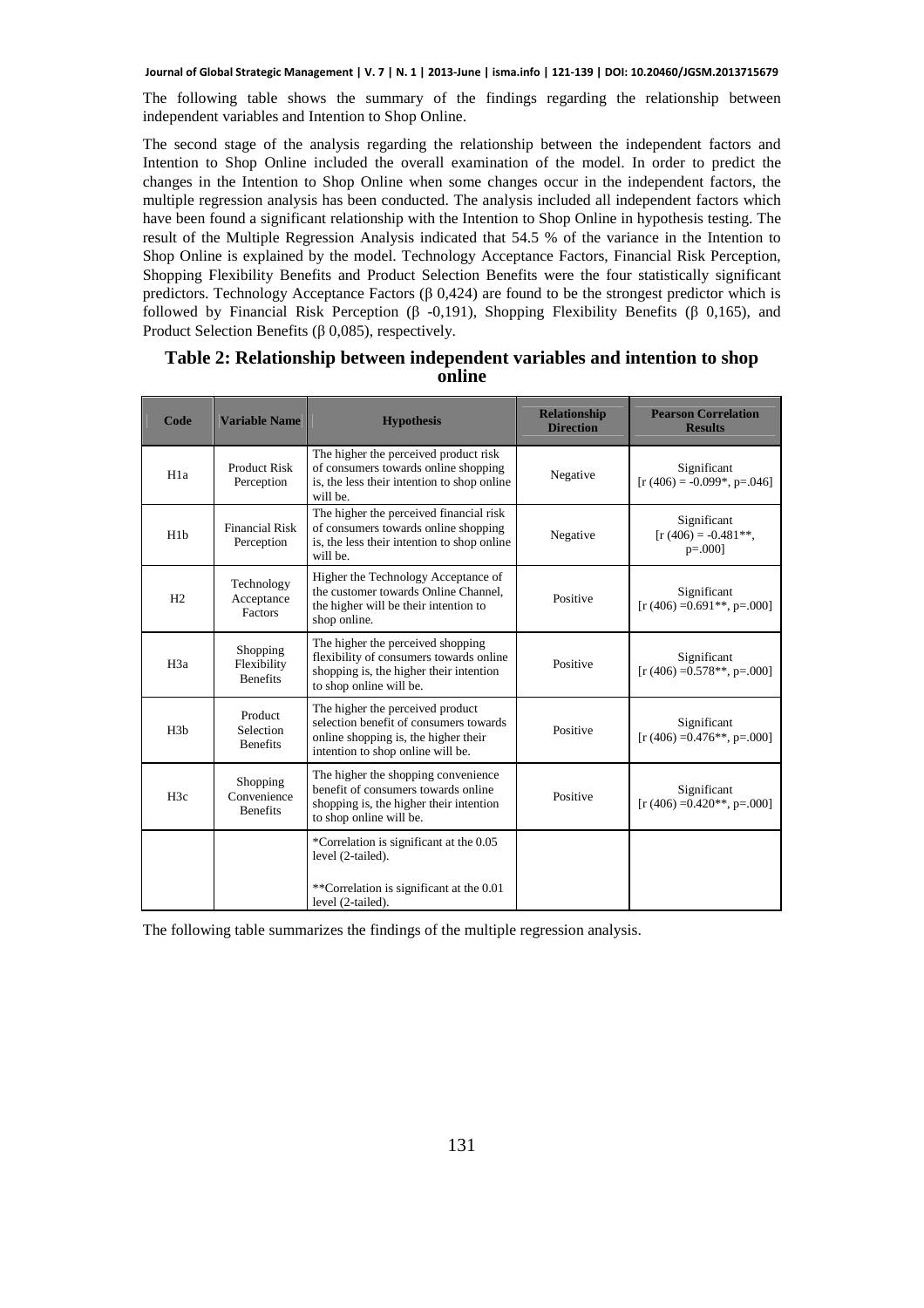### **Table 3: The relationship between independent factors and intention to shop online**

| <b>Factor Name</b>                             | <b>Factor Explanation</b>                                                                                                                                       | <b>Standardized</b><br>Coefficient $(\beta)$ | <b>Significance</b> |
|------------------------------------------------|-----------------------------------------------------------------------------------------------------------------------------------------------------------------|----------------------------------------------|---------------------|
| <b>Technology Acceptance</b><br><b>Factors</b> | Subjects' perception of internet as a shopping channel from<br>usefulness and ease of use perspectives.                                                         | 0,424                                        | 0.000               |
| <b>Financial Risk</b><br>Perception            | Subjects' financial risk perception in online shopping<br>transactions (Fraud, wrong choice).                                                                   | $-0.191$                                     | 0.000               |
| Shopping Flexibility<br><b>Benefits</b>        | Subjects' perception on the flexibility (No physical boundaries,<br>no time constraint) which is provided by online shopping<br>environment.                    | 0,165                                        | 0.001               |
| <b>Product Selection</b><br><b>Benefits</b>    | Subjects' perception on the product related benefits (Wide<br>range, many alternatives, fast information) which are provided<br>by online shopping environment. | 0.085                                        | 0.047               |
| Shopping Convenience<br><b>Benefits</b>        | Subjects' perception on the convenience (No waiting time,<br>multiple store visits at once) which is provided by online<br>shopping environment.                | 0.071                                        | 0.089               |
| <b>Product Risk Perception</b>                 | Subjects' risk perception in online shopping transactions<br>related to the product (No physical contact, no trial).                                            | $-0.011$                                     | 0.755               |
|                                                | Model Summary<br>Adjusted R<br>R: .743<br>R Square: ,552<br><b>Square: .545</b><br>Durbin-Watson: 1,837                                                         |                                              |                     |

### Moderating effects of shopping orientation and internet experience

Shopping Orientations and Internet Experience Level of the subjects were hypothesized to have a moderating effect on the intention to shop online. The results of the t-test confirm that Shopping Orientation type of subjects play a moderating role on the Intention to Shop Online. The analysis of the data shows that the level of Intention to Shop Online differs among Home Shoppers and Store Shoppers. Home shoppers have higher mean scores than Store Shoppers concerning the Intention to Shop Online. The results of the t-test also confirm that the difference is statistically significant [t (383)  $=11.8$ , p=.000]. Thus, Hypothesis 4 has been accepted.

 Originally, the Internet Experience variable was measured in five levels ranging from no use at all to every day usage. In order to compute the independent samples t-test and to explore whether the Internet Experience plays a moderating role or not, the variable is computed into a different one as having two levels named as Low and High Experience.

The results of the t-test showed that there is no significant difference in the Intention to Shop Online levels of subjects with low and high Internet experiences [t  $(404) = 0.6$ , p=.512]. Thus, Hypothesis 5 is not accepted.

# The relationship between intention to and actual participation into eshopping

The Intention to Shop Online was hypothesized to have a positive relationship with the actual participation into the online shopping. Actual participation into the online shopping has been measured with the statement of subjects regarding their plans to involve in such transactions in the near feature. In order to test this relationship, a Pearson correlation analysis has been conducted. The results of the Pearson correlation analysis confirmed that there is a strong relationship between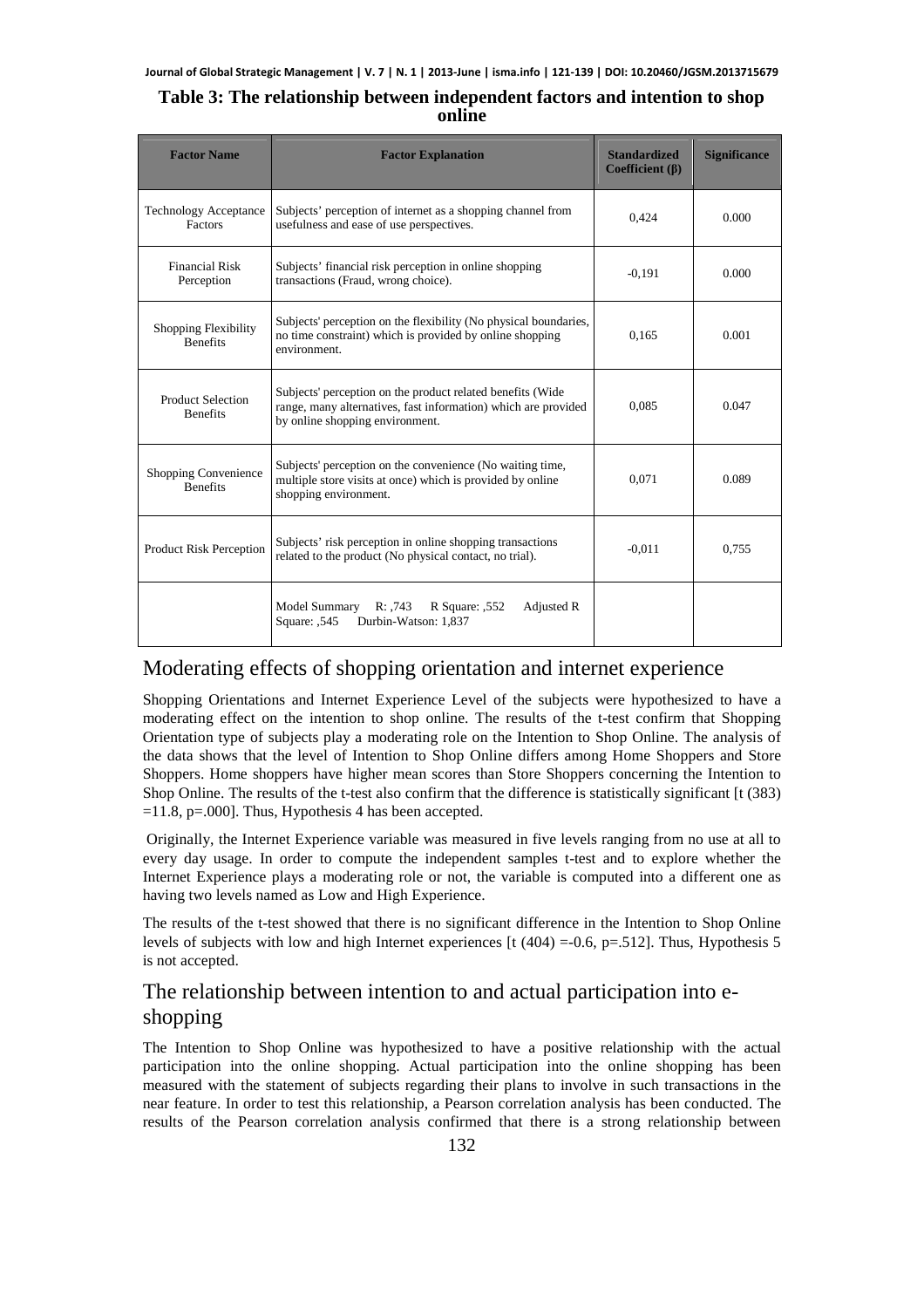Intention to and actual participation into the online shopping  $[r (406) = 0.763**, p=.000]$ . Thus, Hypothesis 6 has been accepted.

## The effect of retailer brand equity on the e-store selection

The comparison of the retailer brand equity scores for three preferred brands of each subject shows that the brand which is ranked as the first choice received the highest brand equity score. The means of the retailer brand equity score for the three preferred brands were 76, 69 and 64 out of 98 points, respectively. The mathematical analysis shows that the equity scores of Store A, B and C are in the same order with the preference rank of these stores. In order to test the statistical significance of this difference, a repeated measures ANOVA test has been conducted. The significant result of the Mauchly's Test of Sphericity resulted into the continuation of the analysis with Greenhouse-Geisser approach. The result of the ANOVA test also confirmed that there is a significant difference between the equity scores of each retailer [F (1,871, 757,695) =207,926, p<0,005]. The Pairwise comparisons of the equity scores also showed that the brand equities of Store A and B [p<0,005], Store A and C  $[p<0,005]$  and Store B and C  $[p<0,005]$  are significantly different from each other without any exception. Thus, we accept Hypothesis 7 and conclude that the strength of online store's retailer brand equity will have a positive effect on consumers' patronage intentions.

 Parallel to the overall brand equity score, the equity dimensions of the first rank retailer, received higher scores compared to those which are ranked as the second and third preferences. The result of the ANOVA test also confirmed that there is a significant difference between the scores of brand awareness [F (1,871, 757,690) =169,004, p<0,005], brand associations [F (1,956, 792,030) =112,633, p<0,005], perceived quality [F (1,833, 742,294) =74,905, p<0,005] and brand loyalty [F (1,786, 723,266) =149,760, p<0,005] in each retailer brand. Pairwise comparisons of each retailer's score based on the equity dimensions also resulted in statistically significant [p<0,005] differences. Thus, we accept Hypothesis 7a, 7b, 7c and 7d.

In the light of these findings, the restructured and finalized research model has been summarized in Figure 2.



Figure 2. Finalized Research Model

*Figure 2***: Finalized research model**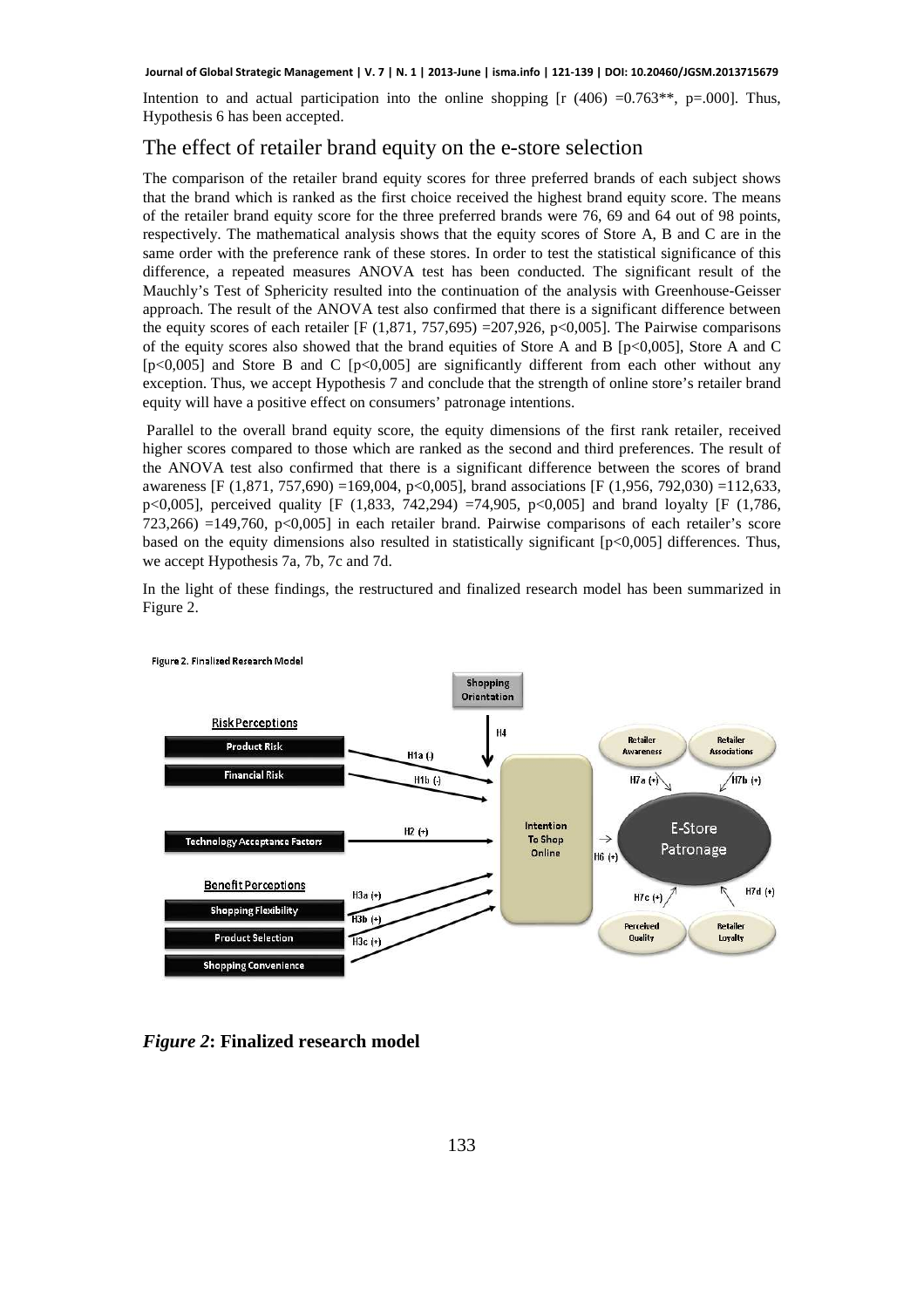### **CONCLUSION AND DISCUSSION**

### Managerial implications

As the online consumer behavior is composed of two independent stages which are Intention and Selection, the transformation of one person from consumer status into an online customer status requires the successful completion of both stages. Consumers should first intent to shop online and then become the real online customers of companies.

### Strategies for creating intention to shop online

Parallel to the current literature, the results of this research also confirm that there are three groups of factors, namely Risk Perceptions, TAM Factors and Benefit Perceptions, which have significant relationships with the intention of the consumers to shop online. There are some strategies which have to be implemented for expanding the online consumer community by increasing their intention to shop online.

First of all, in order to minimize the risk perceptions, companies should first invest into their online channels to provide maximum effectiveness in their infrastructural and operational service levels. Delivery time, item return and refund policies, guarantees provided and other related procedures and services have to be carefully reviewed and implemented in order to minimize the product risk perception. Moreover, companies have to ensure that the latest security standards are implemented in online channels and communicated with the prospect consumers.

Secondly, in order to shift positively the perception of consumers regarding the use of online channel as a new technology and benefits associated with it, companies should communicate to the target segment the best practice cases of online customers who use online channels. Best practice cases including the convenience, simplicity and flexibility of using online channel have to be communicated to the target segment using an integrated communications approach.

### Retailers need strong brand equity for increasing online market share

The second stage of online consumer behavior is the Selection process. Once consumers intent to shop online, they search for a retailer to shop online. The result of this research confirms that the strength of the retailer brand equity has a strong positive relationship with the e-store patronage of consumers. Online retailers with strong brand equity have more competitive power compared to those having weaker brand equities. In this perspective, companies need to implement strategies which will lead to the establishment of strong brand equities in order to increase their competitive power in the online market.

As it is structured both in the literature (Pappu and Quester, 2006) and in this study, the retailer brand equity is composed of four dimensions which are retailer awareness, retailer associations, perceived quality and retailer loyalty, respectively. Retailers who target to create stronger brand equities have to focus on each dimension separately and create tactical moves which will support the sustainable improvement of each dimension.

### Limitations of the study and suggestions for further research

This study has targeted to shed light into the online consumer behavior from e-tailing perspective by proposing and testing a two staged online consumer behavior model. Results of the study both explained and confirmed the determinants of Intention to Shop Online as well as the effect of brand equity on the e-store selection of online consumers. However, in order to increase the generalizability of the findings, other age and occupation groups rather than students as well as other product categories rather than electronics or books can be included in further research studies.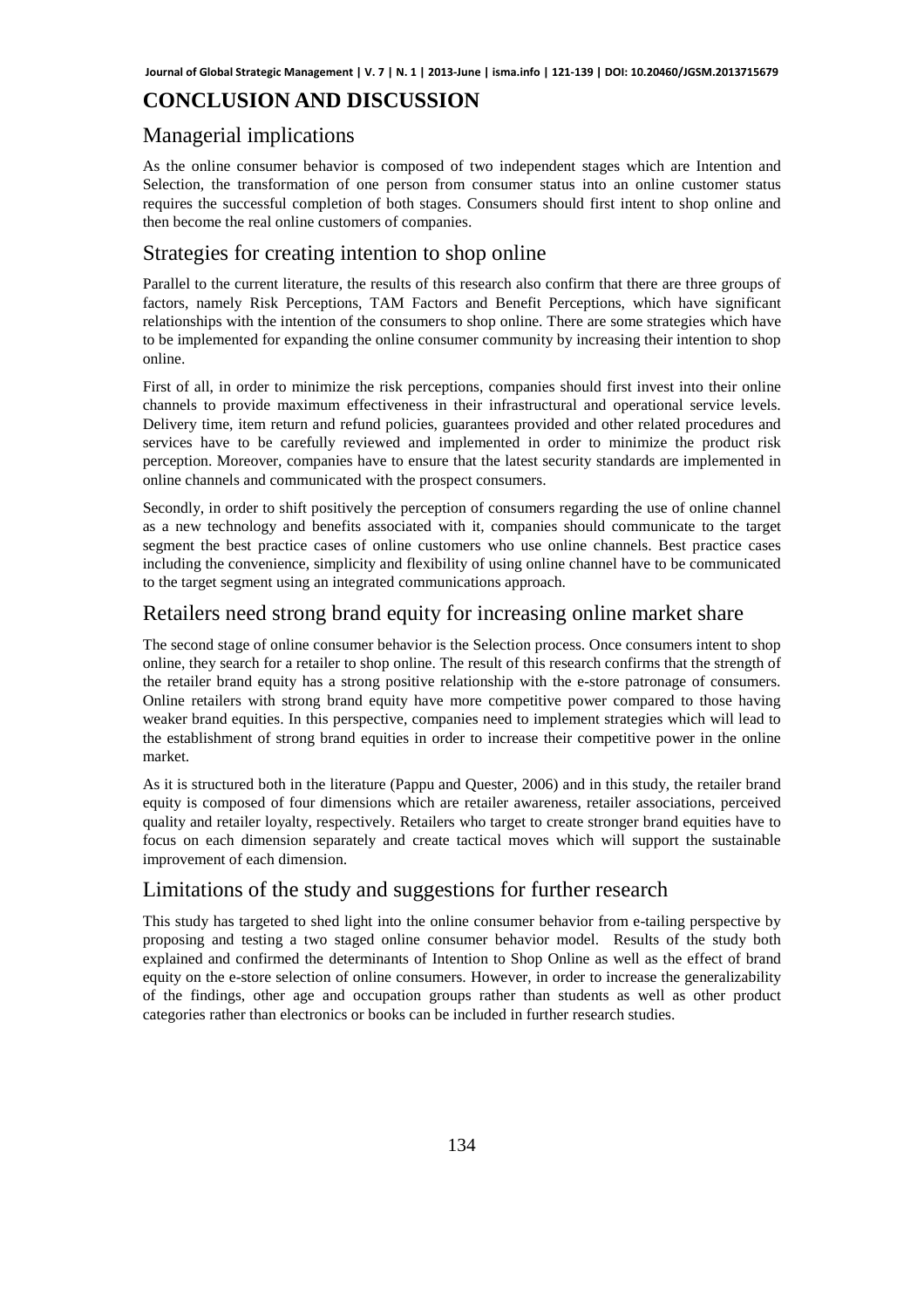#### **REFERENCES**

Aaker, D. (1991), Managing Brand Equity, The Free Press, New York.

Aaker, D. (1996), Building Strong Brands, The Free Press, New York.

Adams, D. A., Nelson, R. R. and Todd, P. A. (1992), "Perceived usefulness, ease of use, and usage of information: A replication", *MIS Quarterly*, Vol. 16, No. 2, pp. 227-247.

Ajzen, I. (2002), Perceived behavioral control, self-efficacy, locus of control, and the theory of planned behavior, Journal of Applied Social Psychology, Vol. 32, No. 4, pp. 665–683.

Almousa, M. (2011), Perceived Risk in Apparel Online Shopping: A Multi-Dimensional Perspective, *Canadian Social Science*, Vol. 7, No. 2 , pp. 23-31.

Al Zubaidi, H. and Al-Alnsari, A. (2010), Assessing Kuwaitis' Intention to Shop Online Using TAM, Journal of Transnational Management, Vol. 15, No. 4, pp. 293.

Anckar, B. and D'Incau, D. (2002)*,* Value creation in mobile commerce: Findings from a consumer survey, JITTA: Journal of Information Technology Theory and Application*,* Vol. 4, No. 1, pp. 43-64.

Arnett, D.B., Laverie, D.A. and Meiers, A. (2003), Developing parsimonious retailer equity indexes using partial least squares analysis: a method and applications, Journal of Retailing, Vol. 79, No. 3, pp. 161-70.

Assael, H. (1981), Consumer Behavior and Marketing Action, Kent Publishing, Boston.

Bagozzi, R. P. (1975), Marketing as exchange, Journal of Marketing, Vol. 39, October, pp. 32-39.

Bauer, R. A. (1960), Consumer behavior as risk-taking", in: Hancock R. S. (ed.), Dynamic marketing for a changing world, pp. 389-398, American Marketing Association, Chicago.

Bellenger, D. N. and Moschis G. P. A (1982), Socialization Model of Retail Patronage, in: Mitchell, A. and Abor, A. (eds.), Advances in Consumer Research, Vol. 9, No. 1, pp. 373-378.

Bhatnagar, A., Misra, S. and Rao, H. R. (2000), On risk, convenience, and Internet shopping behavior, Communications of the ACM, Vol. 43, No. 11, pp. 98-105.

Bian, J. and Liu, C. (2011), Relation between brand equity and purchase intention in hotel industry, International Journal of Services and Standards, Vol. 7, No. 1, pp. 18-34.

Bianchi, C. and Andrews, L. (2012), Risk, trust, and consumer online purchasing behaviour: a Chilean perspective, International Marketing Review, Vol. 29, No. 3, pp. 253-275.

BKM – Turkish Interbank Card Centre. (2012), E-Commerce Statistics 2011 (Online), BKM, Istanbul. Available at: http://www.bkm.com.tr (Accessed on May 2012).

Brown, L.G. (1990), Convenience in Services Marketing, Journal of Services Marketing, Vol. 4, No. 11, pp. 53–59.

Brown, L. G. (1989), The Strategic and Tactical Implications of Convenience in Consumer Product Marketing, Journal of Consumer Marketing, Vol. 6, No. 3, pp. 13-19.

BTK- Turkish Information Technologies Association. (2012), Country Statistics 2011 (Online), BTK, Ankara. Available at http://www.tk.gov.tr (Accessed on May 2012).

Chang, M. and Wu, W. (2012), Revisiting Perceived Risk in the Context of Online Shopping: An Alternative Perspective of Decision-Making Styles, Psychology & Marketing, Vol. 29, No. 5, pp.378.

Chang, H. H. and Liu, Y. M. (2009), The impact of brand equity on brand preference and purchase intentions in the service industries, The Service Industries Journal*,* Vol. 29, No. 12, pp. 1687-1706.

Chen-Yu, J.H. and Seock, Y. K. (2002), Adolescents' clothing purchase motivations, information sources, and store selection criteria: A comparison of male/female and impulse/non-impulse shoppers, Family and Consumer Sciences Research Journal, Vol. 31, No. 1, pp. 50-77.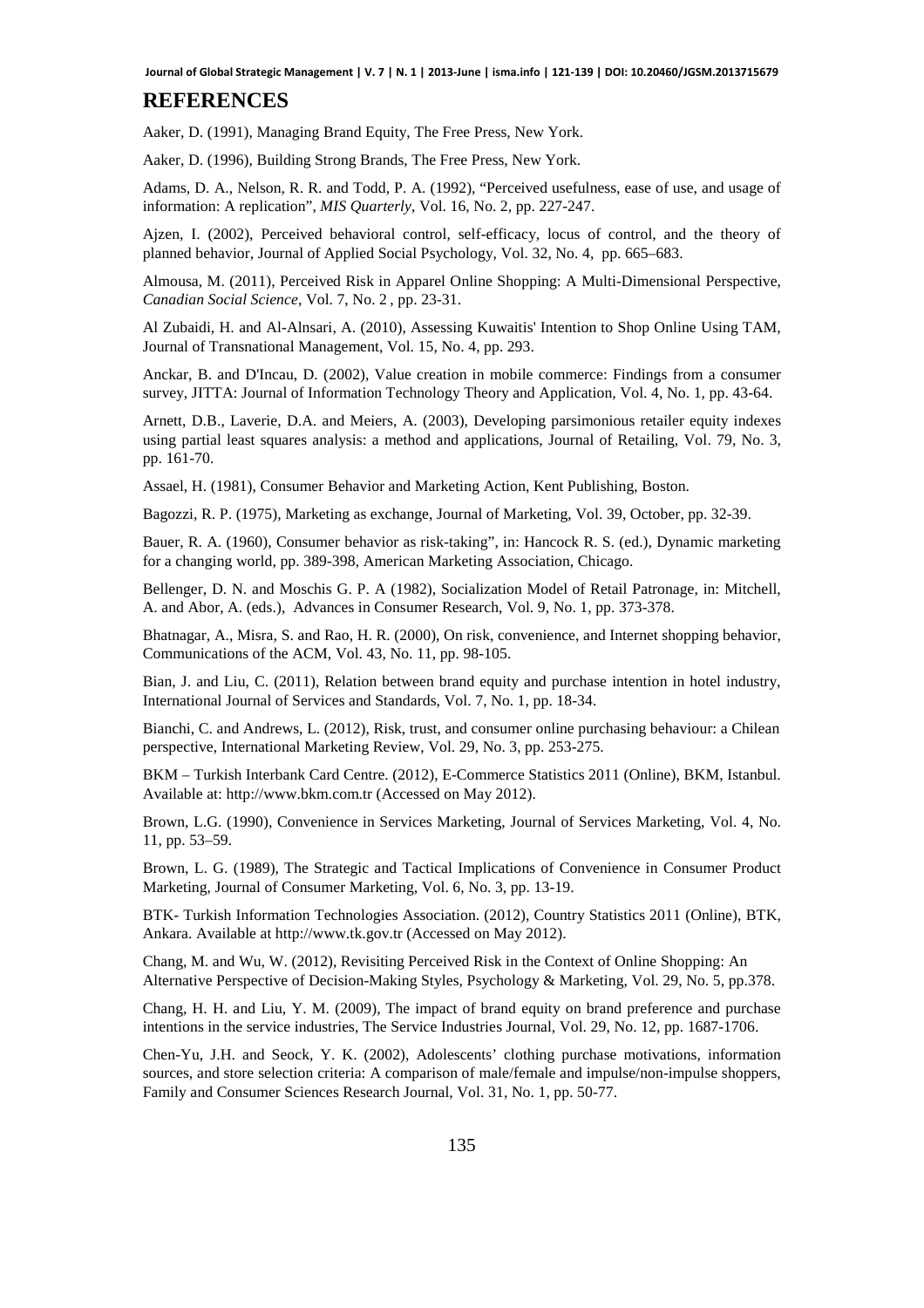Childers, T., Carr, C., Peck, J. and Carson, S. (2001), Hedonic and Utilitarian Motivations for Online Retail Shopping Behavior, Journal of Retailing, Vol. 77, No. 4, pp. 511-535.

Citrin, A. V., Spritt, D. E., Silverman, S. N. and Stem, D. E. (2000), Adoption of Internet shopping: The role of consumer innovativeness, Industrial Management and Data Systems, Vol. 100, No. 7, pp. 294-300.

Civelek M. E. and Sözer E. G. (2003), Internet Ticareti: Yeni Ekososyal Sistem ve Ticaret Noktalarý*,* Beta, Istanbul.

Cunningham, S. M. (1967), The Major Dimensions of Perceived Risk, in Cox D. F. (ed.), Risk Taking and Information Handling in Consumer Behavior, pp. 82-108, Harvard University, Boston.

Cox, D. F. and Rich, S. U. (1964), Perceived risk and consumer decision making-the case of telephone shopping, Journal of Marketing Research, Vol. 1, November, pp. 32-39.

Dailey, L. and Heath, C. E. (1999), Bringing back your online customers: an exploration of the role of atmospherics on the web, in: Hock S. and Meyer R (eds.), Advances in consumer research, pp. 245- 251, Association for Consumer Research, Provo (UT).

Darden, W. R., Howell, R., and Powell, T. E. (1980), The Effect of Retail Work Experience on Shopping Orientations, Working Paper, Center for Marketing Research and Modeling, University of Arkansas, Arkansas.

Davis, F. D., Bagozzi, R. and Warshaw, P. R. (1989), User Acceptance of Computer Technology: A Comparison of Two Theoretical Models, Management Science*,* Vol. 35, No. 8, pp. 982-1003.

Davis, F. D. *A* (1986), Technology Acceptance Model for empirically testing new end-user information systems: Theory and Results*,* Ph.D. Thesis, Massachusetts Institute of Technology, Sloan School of Management.

De Cannière, M. H., De Pelsmacker, P. and Geuens, M. (2010), Relationship Quality and Purchase Intention and Behavior: The Moderating Impact of Relationship Strength, Journal of Business and Psychology, Vol. 25, No. 1, pp. 87-98.

Devaraj, S., Fan, M. and Kohli, R. (2002), Antecedents of B2C Channel Satisfaction and Preference: Validating E-Commerce Metrics, Information Systems Research, Vol. 13, No. 3, pp. 316-334.

Dowling, G. R. and Staelin, R. (1994), A model of perceived risk and intended risk-handling activity, Journal of Consumer Research, Vol. 21, No. 1, pp. 119- 134.

Doyle, P. and Fenwick, I. (1974), Shopping habits in grocery chains, Journal of Retailing, Vol. 50, No. Winter (1974-1975), pp. 39-52.

Emmanouilides, C. and Hammond K. (2000), Internet usage: Predictors of active users and frequency of use, Journal of Interactive Marketing, Vol. 14, No. 2, pp. 17–32.

Eroglu, S.A., Machleit, K.A. and Davis L.M. (2003), Empirical testing of a model of online store atmospherics and shopper responses, Psychology and Marketing, Vol. 20, No. 2, pp. 139-150.

Forsythe, S., Liu, C. L., Shannon, D., and Gardner, L. C. (2006), Development of a scale to measure the perceived benefits and risks of online shopping, Journal of Interactive Marketing, Vol. 20, No. 2, pp. 55-75.

Garner, S. J. (1986), Perceived Risk and Information Sources in Services Purchasing, The Mid - Atlantic Journal of Business, Vol. 24, No. 2, pp. 49-58.

Gill, H., Boies, K., Finegan, J. E. and McNally, J. (2005), Antecedents of trust: Establishing a boundary condition for the relation between propensity to trust and intention to trust, Journal of Business and Psychology, Vol. 19, No. 3, pp. 287–302.

Hannah, B. and Lybecker, K. M. (2010), Determinants of Recent Online Purchasing and the Percentage of Income Spent Online, International Business Research, Vol. 3, No. 4, pp. 60-71.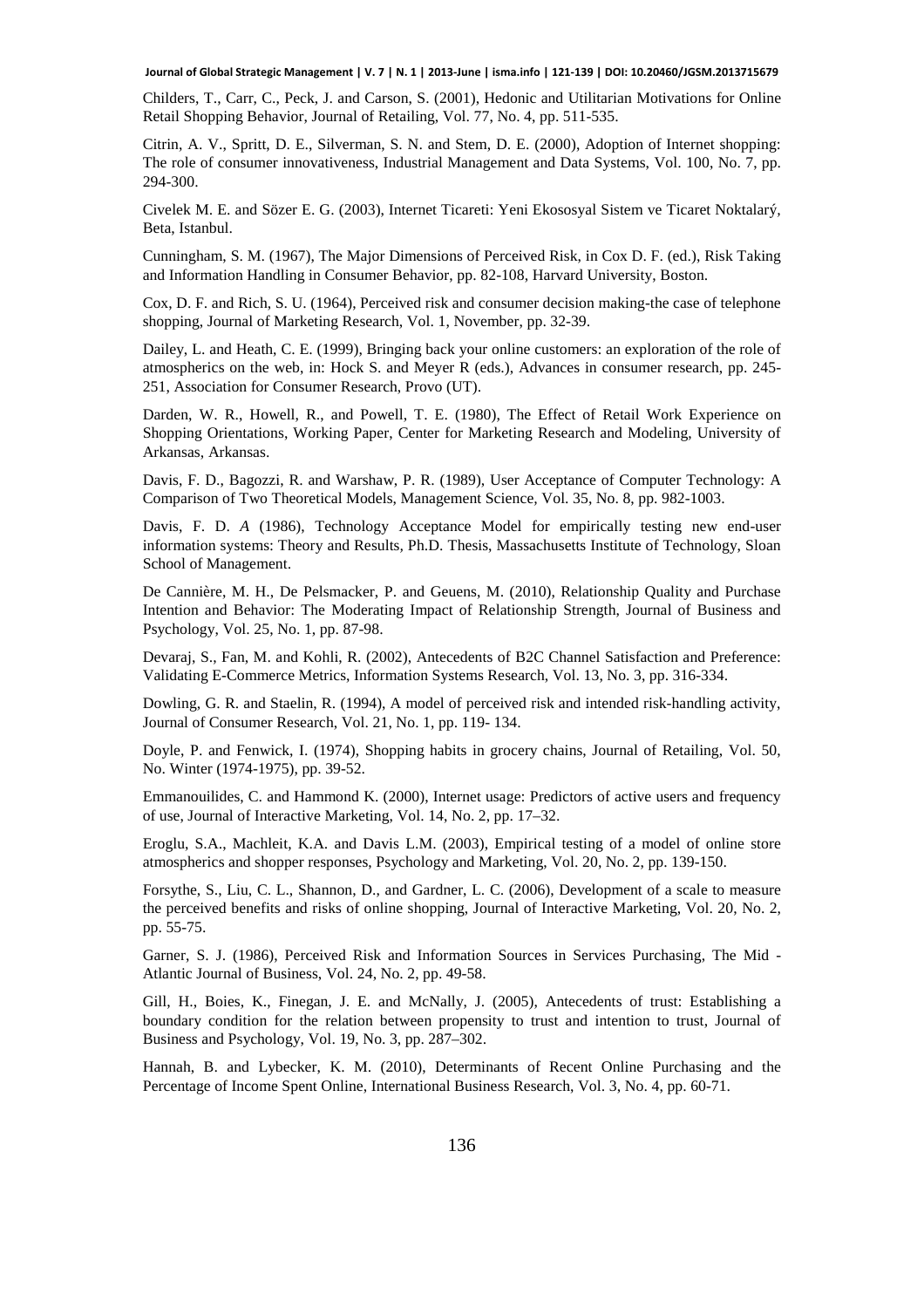Hartman, K.B. and Spiro, R.L. (2005), Recapturing store image in customer-based store equity: a construct conceptualization, Journal of Business Research, Vol. 58, No. 3, pp. 1112-1120.

Huang, P., Wang, C., Tseng, Y. and Wang, R. (2011), The impact of brand equity on customer's purchase intention - Taking perceived value as a moderating variable, Journal of Information  $\&$ Optimization Sciences, Vol. 32, No. 3, pp. 657-672.

Internet World Stats. (2012), Internet Users 2011 Report (Online), Miniwatts Marketing Group, Bogota. Available at http://www.internetworldstats.com (Accessed on April 2012).

Jay K., Forsythe S., and Soak M. (2002), Cross cultural consumer values, needs and purchase behavior, Journal of Consumer Marketing, Vol. 19, No. 6, pp. 481-502.

Jeong, S. W., Fiore, A. M., Niehm, L. S. and Lorenz, F. O. (2008), The role of experiential value in online shopping: The impacts of product presentation on consumer responses towards an apparel web site, Internet Research*,* Vol. 19, No. 1, pp. 105-124.

Jones, C. and Kim, S. (2010), Influences of retail brand trust, off-line patronage, clothing involvement and website quality on online apparel shopping intention, International Journal of Consumer Studies, Vol. 34, No. 6 pp. 627-637.

Keller, K.L. (2003), *Strategic Brand Management: Building, Measuring and Managing Brand Equity,* Prentice Hall, New Jersey.

Keller, K.L. (2001), "Building Customer-Based Brand Equity", *Marketing Management*, Vol. 10, No. 2, pp. 14-19.

Koo, D., Kim, J. and Lee, S. (2008), Personal values as underlying motives of shopping online, Asia Pacific Journal of Marketing and Logistics, Vol. 20, No. 2, pp. 156-173.

Kovacs, M., Farias, S., Moura, F. and Souza, A. (2011), Relations between Consumer Effort, Risk Reduction Strategies, and Satisfaction with the E-commerce Buying Process: The Development of a Conceptual Framework, International Journal of Management, Vol. 28, No. 1, pp. 316-329.

Lee, H. and Huddleston, P. (2009), An investigation of the relationships among domain-specific innovativeness, overall perceived risk and online purchase behavior, International Journal of Electronic Marketing and Retailing, Vol. 3, No. 1, pp.1-4.

Liao, Z. and Shi, X. (2009), Consumer perceptions of internet-based e-retailing: an empirical research in Hong Kong, The Journal of Services Marketing, Vol. 23, No. 1, pp. 24-30.

Liebermann, Y. and Stashevsky, S. (2002), Perceived risks as barriers to Internet and e-commerce usage, Qualitative Market Research, Vol. 5, No. 2, pp. 291-300.

Lindquist, J.D. (1974), Meaning of image: a survey of empirical and hypothetical evidence, Journal of Retailing, Vol. 50, No. Winter 1974-1975, pp. 29-38.

Ling, K. C., Chai, L. T. and Piew, T. H. (2010), The Effects of Shopping Orientations, Online Trust and Prior Online Purchase Experience toward Customers' Online Purchase Intention, *International Business Research,* Vol. 3, No. 3, pp. 63-76.

Litan R. E. and Rivlin A. M. (2001), *Beyond the Dot.Coms: The Economic Promise of the Internet*, Brookings Institution Press, Washington DC.

Lohse, G. L., Bellman, S., and Johnson, E. J. (2000), Consumer buying behavior on the Internet: Findings from panel data, Journal of Interactive Marketing, Vol. 14, No. 1, pp. 15-29.

Marks, R.B. (1976), Operationalizing the concept of store image, Journal of Retailing, Vol. 52, No. Fall, pp. 37-46.

McGoldrick, P. J. (2002), Retail Marketing, McGraw-Hill Education, Berkshire.

Monroe, K. B. and Guiltinan J. P. (1975), "A Path-Analytic Exploration of Retail Patronage Influences", Journal of Consumer Research, Vol. 2, No. June, pp. 19-28.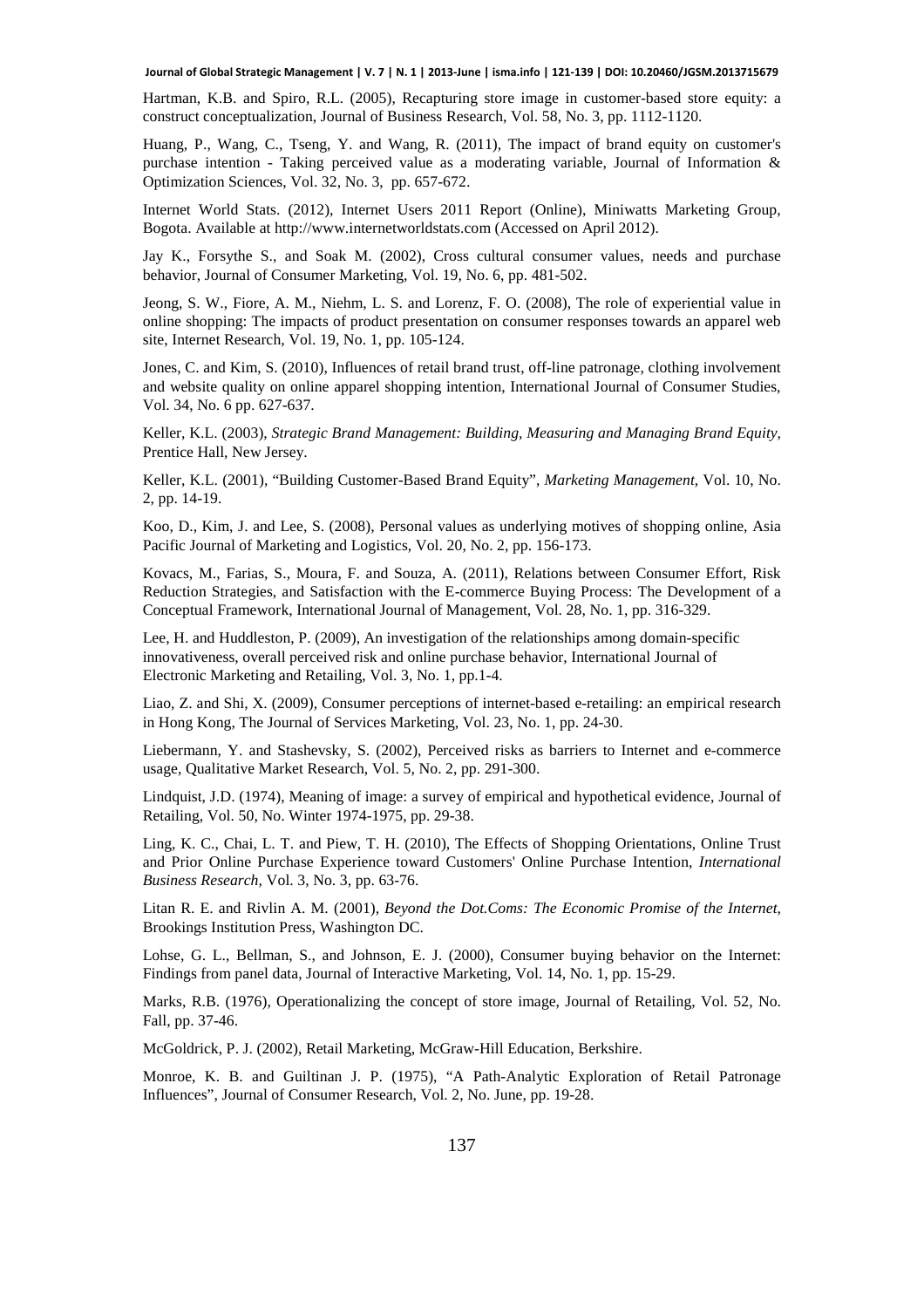Osman, M. Z. (1993), A conceptual model of retail image influences on loyalty patronage behavior, The International Review of Retail, Distribution and Consumer Research, Vol. 3, No. 2, pp. 133–148.

Oxford English Dictionary. (1965), Definition of Risk, Oxford University Press, US.

Pappu, R. and Quester, P. (2006), A consumer-based method for retailer equity measurement: results of an empirical study, Journal of Retailing and Consumer Services, Vol. 13, No. 5, pp. 317-329.

Passyn, K. A., Diriker, M. and Settle, R. B. (2011), Images Of Online Versus Store Shopping: Have The Attitudes Of Men And Women, Young And Old Really Changed?, Journal of Business & Economics Research, Vol. 9, No. 1, pp. 99-110.

Pavlou, P. A. and Fygenson, M. (2006), Understanding and predicting electronic commerce adoption: An extension of the theory of planned behavior, Management Information Systems Quarterly, Vol. 30, No. 1, pp. 115-143.

Perry, M. and Hamm, B. C. (1969), Canonical analysis of relations between socioeconomic risk and personal influence in purchase decisions, Journal of Marketing Research, Vol. 6, No. 3, pp. 351-354.

Pi, S. and Sangruang, J. (2011), The Perceived Risks of Online Shopping in Taiwan, Social Behavior and Personality, Vol. 39, No. 2, pp.275-285.

Prabhaker, P. R. (2000), Who owns the online consumer?, The Journal of Consumer Marketing, Vol. 17, No. 2, pp. 158-171.

Richard, M.O. (2005), Modeling the impact of Internet atmospherics on surfer behavior, Journal of Business Research, Vol. 58, No. 2, pp. 1632-42.

Rishi, B. (2010), Motivators and decisional influencers of online shopping, International Journal of Business Innovation and Research, Vol. 4, No. 3, pp. 195-209.

Rogers, E. M. and Rogers, E. (2003), Diffusion of Innovations, Free Press, New York.

Roselius, T. (1971), Consumer Rankings of Risk Reduction Methods, Journal of Marketing, Vol. 35, No. 1, pp. 56-61.

Seth, J. N. and Sisodia, R. S. (1997), Consumer behavior in the future, in: Peterson R. (ed.), Electronic Marketing and the Consumer, pp. 17-37, Sage Publications, Thousand Oaks, CA.

Sitkin, S. B. and Pablo, A. L. (1992), Re-conceptualizing the determinants of risk behavior, The Academy of Management Review, Vol. 17, No. 1, pp. 9-39.

Sözer, E. G. (2009), Postmodern Pazarlama: Marka Çaðýnda Liderlik Ýçin PIM Modeli*,* Beta, Istanbul.

Straub, D., Keil, M. and Brenner, W. (1997), Testing the Technology Acceptance Model Across Culture: A Three Country Study, Information & Management, Vol. 33, No. 1, pp. 1-11.

Swaminathan, V., Lepkowska-White, E. and Rao, B. P. (1999), Browsers or Buyers in Cyberspace? An Investigation of Factors Influencing Electronic Exchange, Journal of Computer-Mediated Communication, Vol. 5, No. 2, pp. 1-24.

Swinyard, W. R. and Smith, S. M. (2003), Why people (don't) shop online: A lifestyle study of the internet consumer, Psychology & Marketing, Vol. 20, No. 7, pp. 567-597.

Szymanski, D. M. and Hise, R. T. (2000), E-satisfaction an initial examination, Journal of Retailing, Vol. 76, No. 3, pp. 309-322.

Taylor, J. W. (1974), The role of risk in consumer behavior, Journal of Marketing, Vol. 38, No. 2, pp. 54-60.

TUIK- Turkish Statistics Association. (2012), Internet Usage Statistics 2011 (Online), TUIK, Ankara. Available at http://www.tuik.gov.tr (Accessed on April 2012).